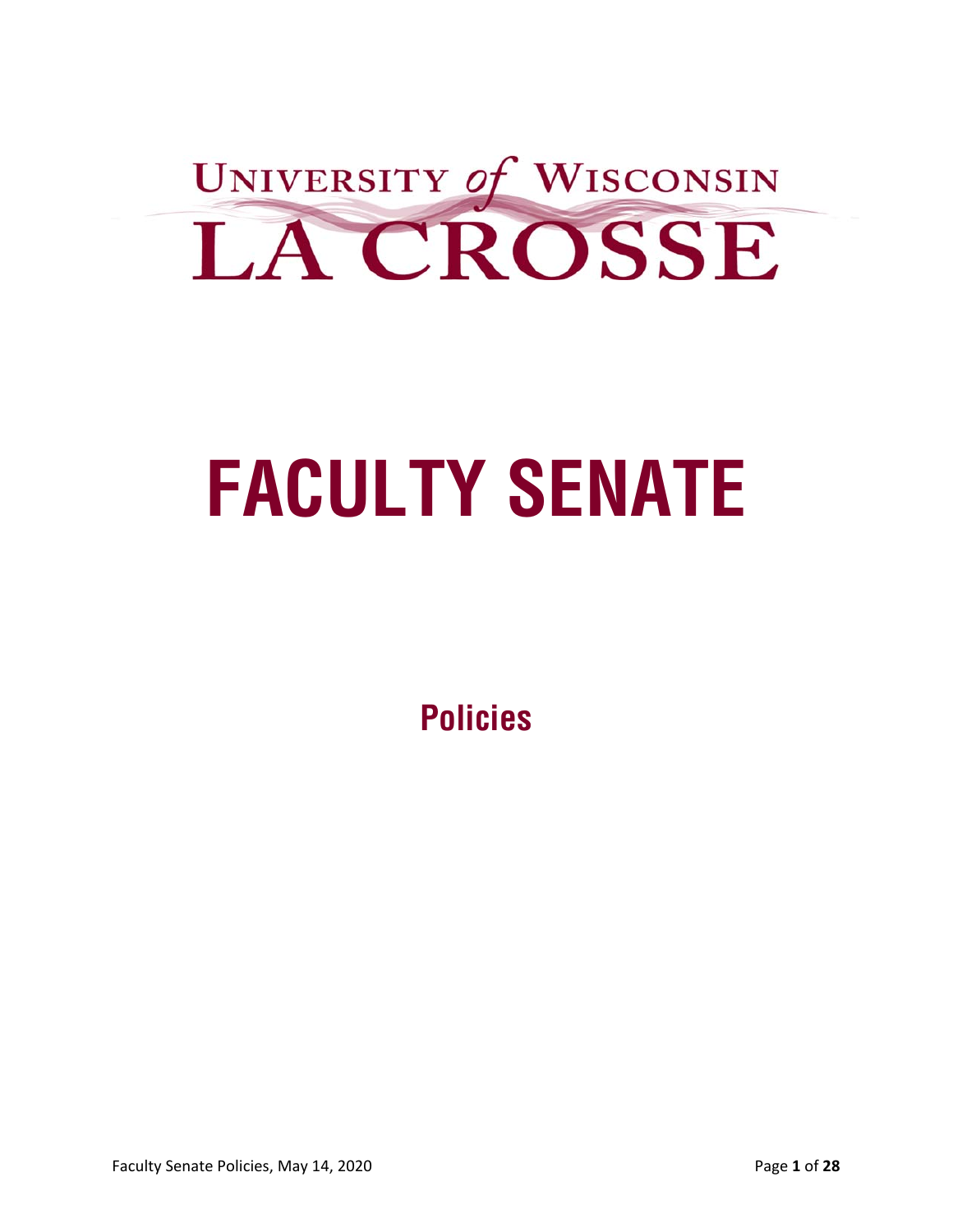# **Faculty Organization**

Several basic documents contain materials describing faculty and academic staff matters. These documents are the *Wisconsin Statutes* (particularly Chapter 36--the "Merger Law"), the *Wisconsin* Administrative Code for the University of Wisconsin System (UWS), the University of Wisconsin-La Crosse Faculty Personnel Rules, the University of Wisconsin-La Crosse Policies and Procedures for Academic Staff and the bylaws of individual academic departments.

Chapter 36 of the *Wisconsin Statutes* creates the University of Wisconsin System and details the responsibilities of the UW-System board of regents, the president, the chancellors, the faculty, and the students. It also governs faculty tenure and probationary appointments, as well as academic staff appointments.

The *Wisconsin Administrative Code for the University of Wisconsin System* governs faculty appointments; procedures for dismissal, layoff and termination of faculty for reasons of financial emergency; complaints and grievances; outside activities by faculty; faculty/academic staff ethics; academic staff appointments and dismissal for cause; layoff of academic staff for budget or program reasons; outside activities by academic staff, limited and other appointments; student disciplinary procedures; conduct on university lands; and sick leave.

Both the University of Wisconsin-La Crosse Faculty Personnel Rules and the University of Wisconsin-La Crosse Policies and Procedures for Academic Staff respond to the Administrative Code and UWS chapters by supplying, where required, campus details and implementation. The bylaws of individual academic departments further respond to these documents by supplying details and implementation within departments.

In addition to these documents, faculty governance at the University of Wisconsin-La Crosse is implemented by

- Articles of Faculty Organization
- Faculty Senate Bylaws
- Faculty Senate Policies

The Articles of Organization define the faculty of the institution as well as the powers, duties and organization of the Faculty Senate. The Faculty Senate Bylaws describe operation and responsibilities of the various Faculty Senate Standing committees. The Faculty Senate Policies list the policies adopted by the Faculty Senate.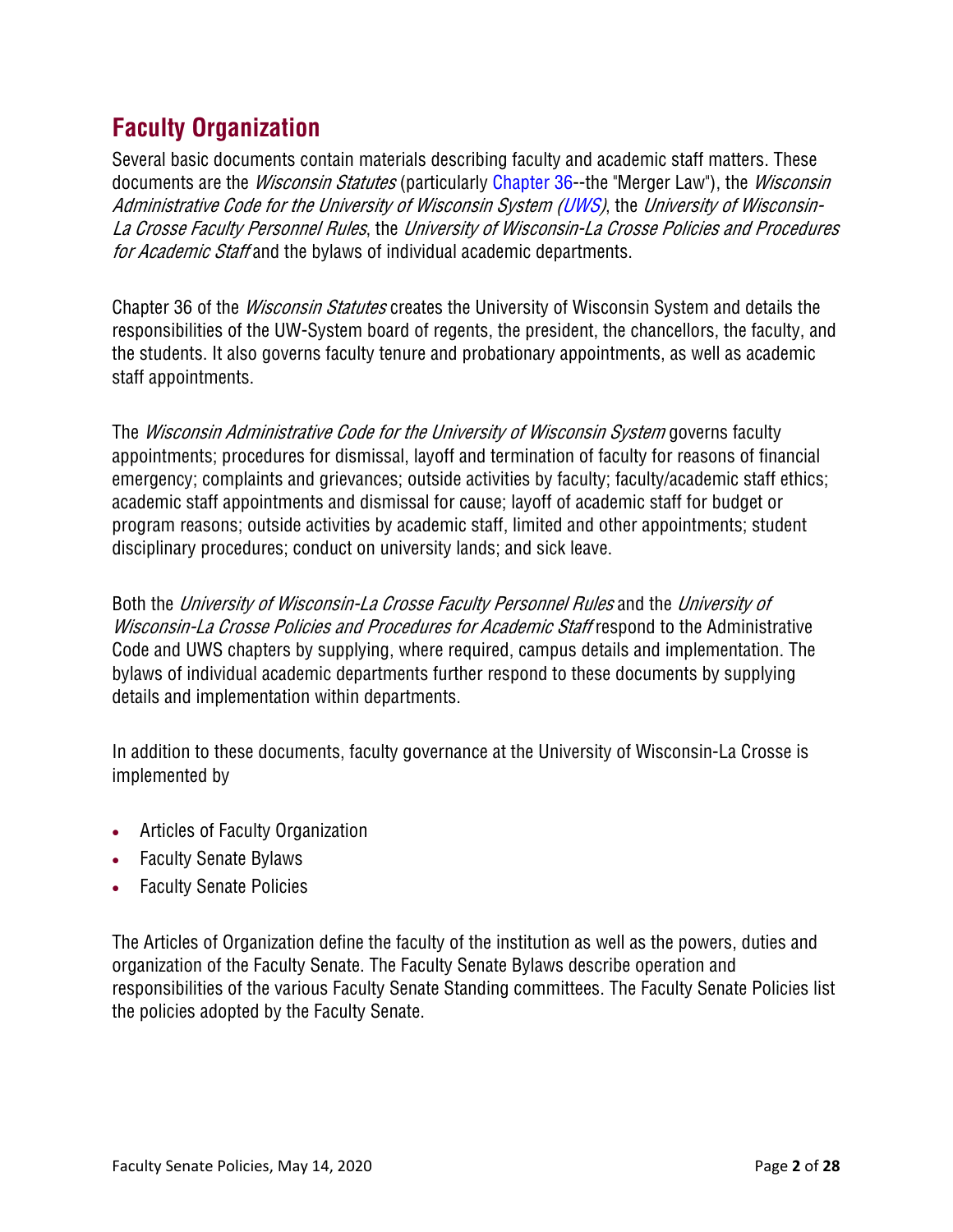# Faculty Senate Policies

(Amended February 2017)

- **I.** Policy Pertaining to Faculty Ombudspersons
- **II.** Policy Defining the Curriculums
- **III.** Policies Pertaining to the Curriculums
- **IV.** Responsibilities of Departments, Department Members and Department Chairpersons
- **V.** The Selection of Department Chairpersons
- **VI.** Remuneration of Department Chairpersons
- **VII.** Policy Pertaining to Post-retirement Service on Senate
- **VIII.** UW-La Crosse Ranked Faculty Workload Policy
- **IX.** Electronic Media Policy for Faculty Academic Artifacts
- **X.** Instructional Academic Staff Workload Policy
- **XI.** Post Retirement Appointments Policy
- **XII.** Teacher Education Programs/School of Education Faculty
- **XIII.** Policy on Academic Centers, Institutes and Laboratories
- **XIV.** Salary Equity Adjustment Policy
- **XV.** Faculty Qualifications Policy
- **XVI.** Academic Freedom Statement
- **XVII Diversity Statement**
- I. Four **faculty ombudspersons,** and two alternates, shall be appointed annually to help faculty members seeking information about or assistance with informal resolution or seeking information about formal resolution of personnel problems, including nonrenewals, dismissals, complaints, grievances, appeals, or hearings. The ombudspersons shall serve as individual consultants and advisors, not as members of a committee or a group acting by consensus or voting, and are not limited to assisting faculty from one's own college or school. If parties agree to mediation to resolve disputed facts and/or explore alternatives for resolution, an ombudsperson may serve as an impartial mediator and/or witness between a faculty member and a department, department chair, or administrator. An ombudsperson is expected to maintain confidentiality and impartiality.

Near the end of each academic year, the Senate Executive Committee, in consultation with the chairpersons of the Hearing Committee and the Committee on Complaints, Grievances, Appeals, and Academic Freedom (CGAAF), shall appoint four faculty members to serve as ombudspersons for one-year terms beginning August 15. Two alternates shall also be appointed to serve in case of workload, resignation, or disqualification. Consecutive appointments may be allowed for up to five years, or to continue the progress of a specific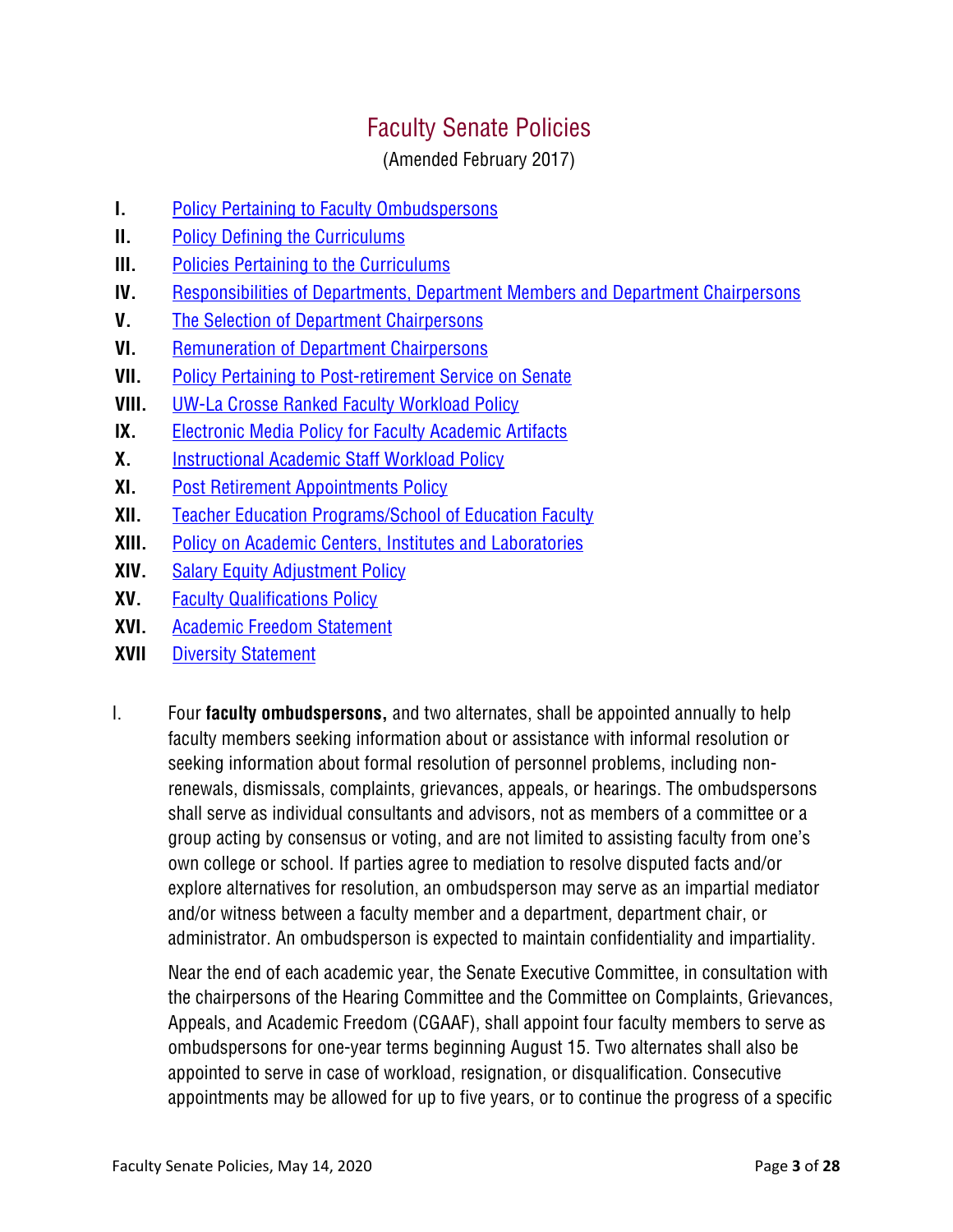case. Ombudspersons shall be selected to ensure representation from a broad range of disciplines but shall not be members of the Hearing Committee or CGAAF. Ombudspersons shall be replaced by alternates if they themselves are subject to nonrenewal, dismissal, or complaint; if they themselves complain, grieve, or appeal; or if they disqualify themselves owing to bias or conflict of interest.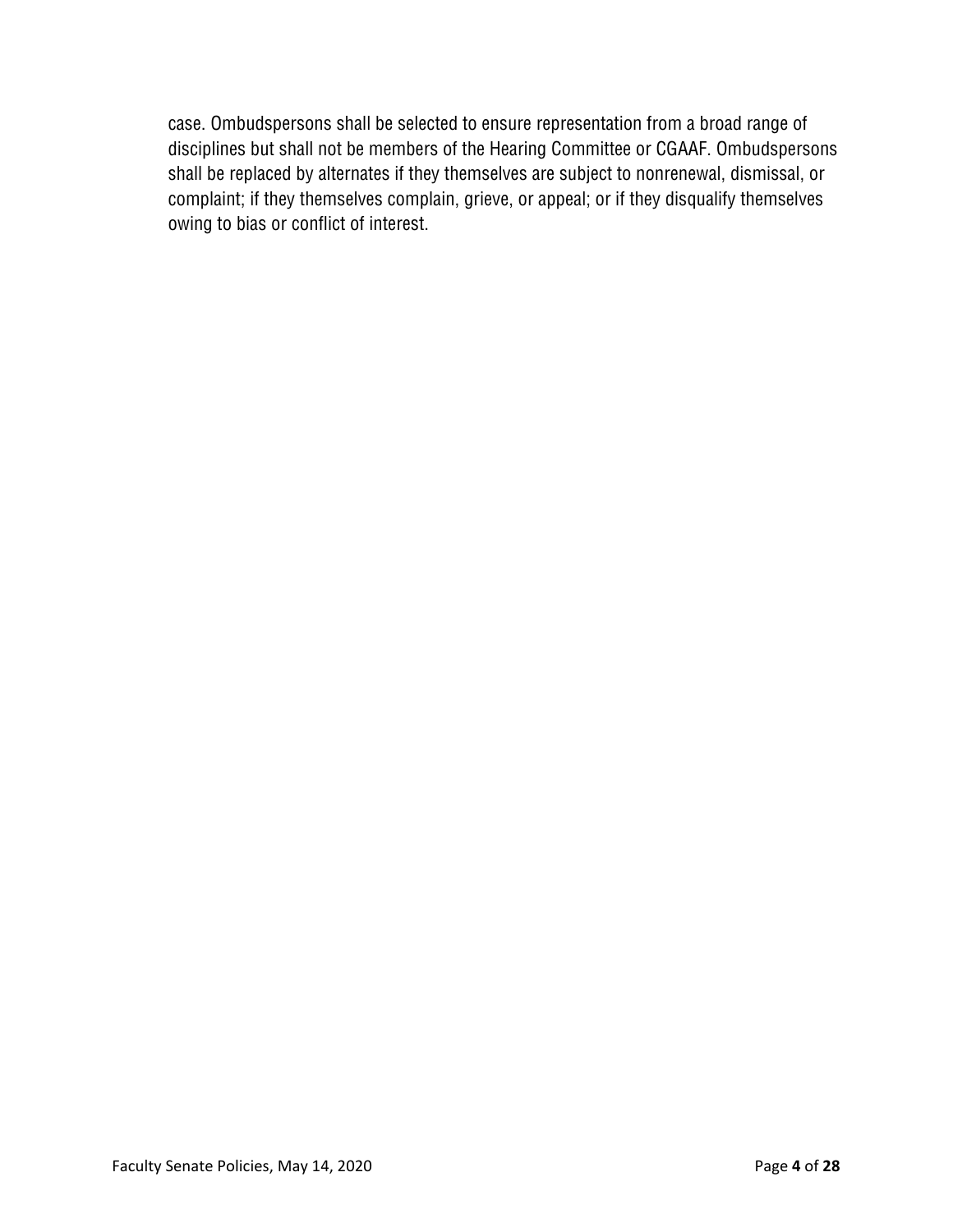- II. **Curriculums** shall consist of:
	- A. A general education program which must be satisfactorily completed before the student may be graduated.
	- B. Baccalaureate programs in the undergraduate college leading to degree.
	- C. Programs in the graduate college in the areas authorized by the board of regents.

#### III. **Curriculum policies** shall be as follows:

- A. General Education
	- 1. All students who enroll in a curriculum leading to a baccalaureate degree at the University of Wisconsin-La Crosse shall be required to complete the General Education Program.
	- 2. The content of the General Education Program shall be designed to help students understand themselves and the world in which they live by cultivating the knowledge, skills and dispositions essential for independent learning and thinking which should characterize university graduates. Although choices shall be provided to individual students, the program shall require all students to pursue a pattern of study which will minimize avoidance of any of the major areas of human experience.
	- 3. Students will be admitted to the colleges of their choice at the time of their admission to the university. Students in the General Education Program shall be advised in the college to which they have been admitted.
	- 4. The requirements in the General Education Program shall provide opportunity for all students to choose from several courses grouped within prescribed general areas.
	- 5. Each of the undergraduate colleges shall be obligated to accept credit for the requirements met in the General Education Program if studies conform to the prescribed pattern.
	- 6. The determination of the General Education Program described herein shall be accomplished in the following manner:
		- a. The General Education Committee shall make recommendations to the Faculty Senate for changes in the program. No faculty action shall be taken concerning the program of study without preliminary study and recommendations by the committee.
		- b. All recommendations of the committee to the Faculty Senate shall be preceded by careful studies which shall be designed to determine the feasibility of the recommendations with respect to availability of staff, facilities, and funds.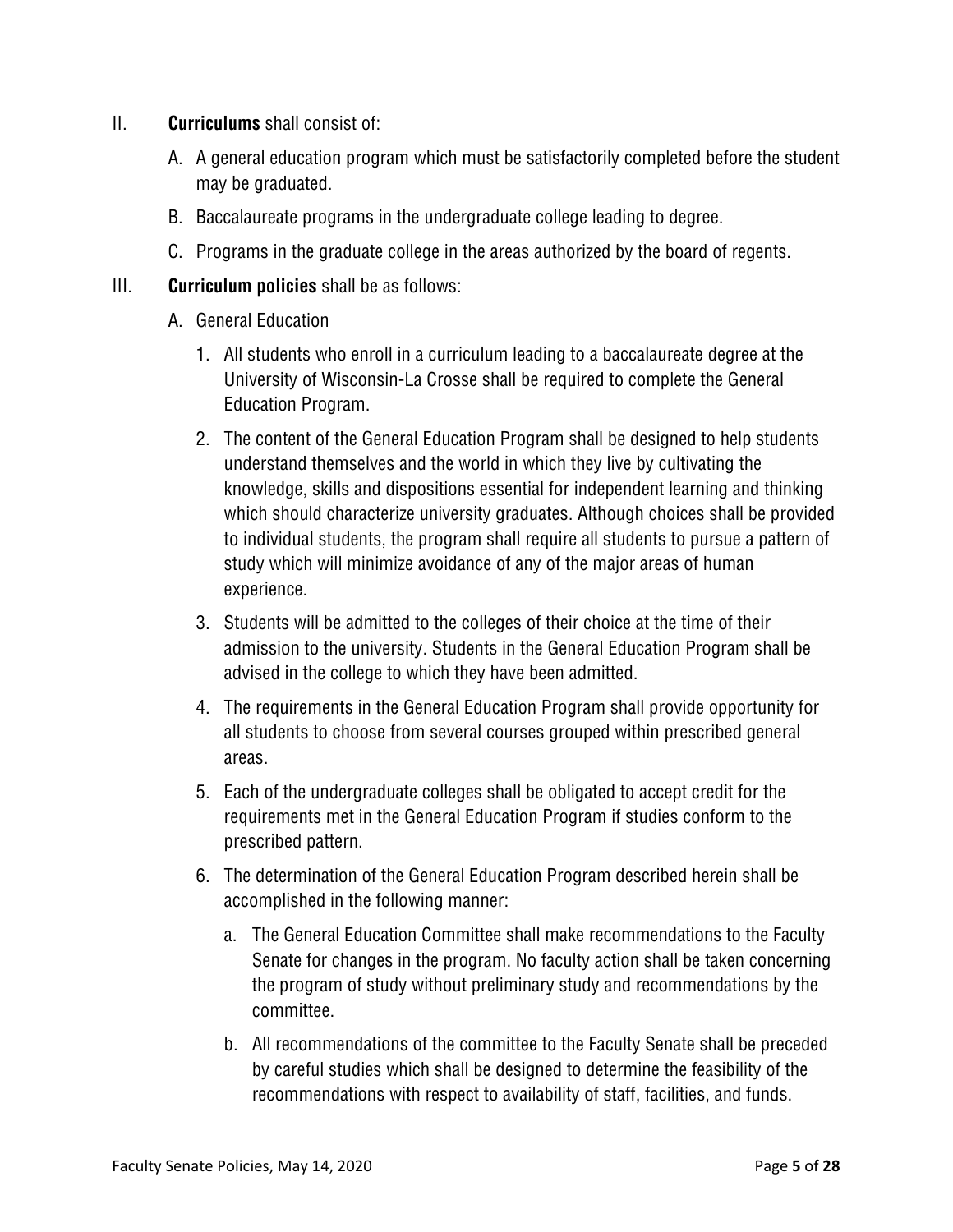- c. All recommendations of the committee to the Faculty Senate shall be coordinated with the necessary core, professional and major and minor requirements within the undergraduate colleges of the university.
- B. Baccalaureate: The Undergraduate Curriculum Committee appointed by the senate shall be responsible for curriculum in the College of Liberal Studies; the College of Science and Health; and the College of Business Administration. No faculty action concerning such curriculums shall be taken without preliminary study and recommendation by the committee. All proposals for new programs shall be subject to senate approval.
- C. Graduate: The Graduate Committee shall determine the graduate curriculum and no faculty action concerning such curriculums shall be taken without preliminary study and recommendations by the committee. All proposals for new programs shall be subject to senate approval.

# IV. **Responsibilities of Departments, Department Members and Department Chairpersons**

Faculty are organized on the basis of their disciplines into departments. The faculty carry out the responsibilities of the department through their creative and other contributions in the areas of teaching, scholarship and service.

- A. The primary function of a department is to teach in its discipline(s). The key teaching responsibilities of the department and its members include:
	- 1. Maintaining a faculty collectively expert in the breadth and depth of their discipline(s).
	- 2. Keeping abreast of the subject matter of their discipline(s) and incorporating this matter into courses.
	- 3. Continually assessing courses and curriculum to recommend and implement suitable revisions including consideration of interdisciplinary offerings.
	- 4. Keeping current on and developing new ways of teaching and learning in the discipline(s), including the use of appropriate technology. Departments will determine how courses offered through the department are to be delivered (e.g. face-to-face, hybrid, online).
	- 5. Reviewing, developing and expanding library holdings to ensure coverage of the discipline.
	- 6. Continually relating the substance of the discipline(s) to the needs and interests of the general student, the potential specialist, and the community.
	- 7. Assessing the effectiveness of departmental instruction.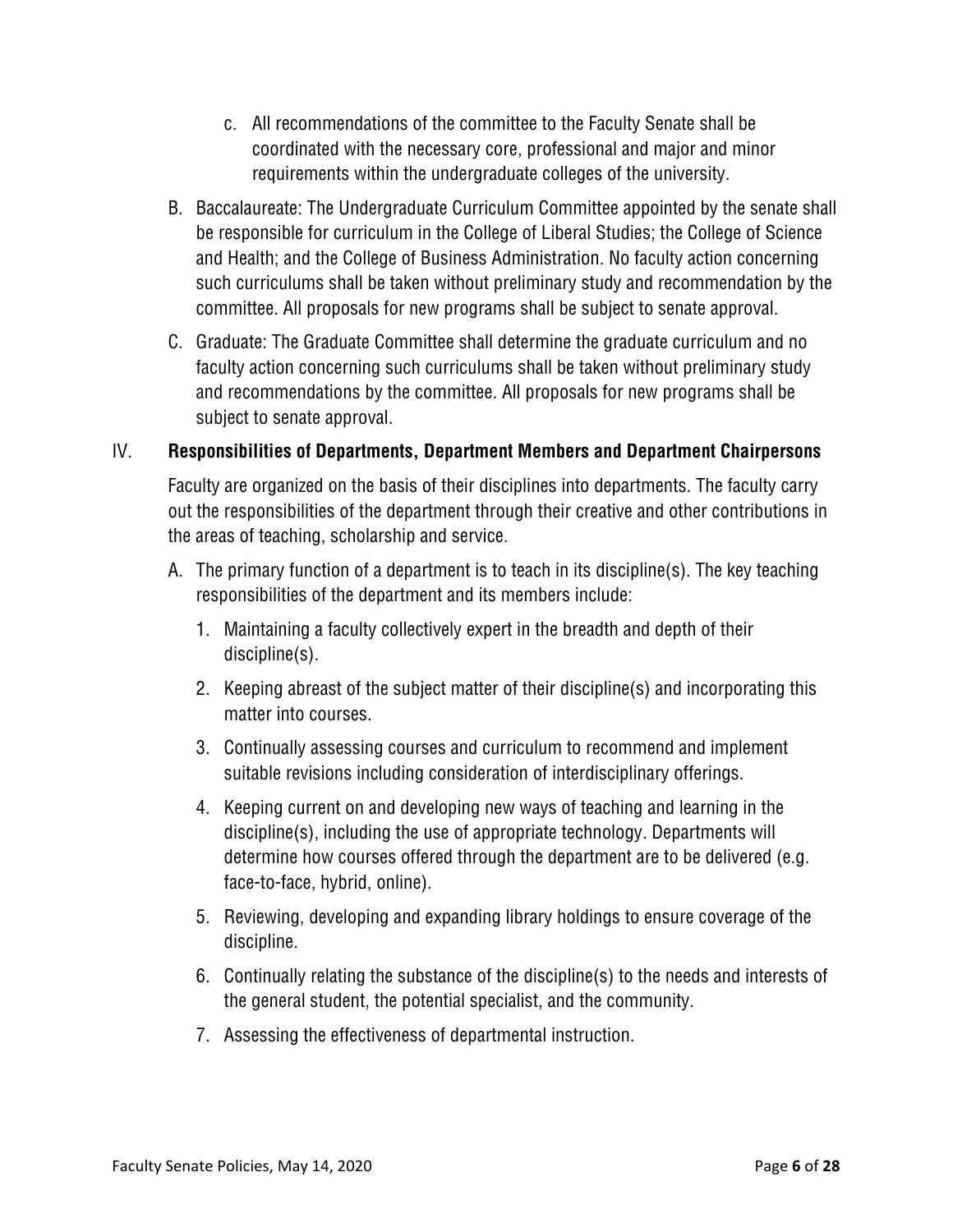- B. The department is responsible for promoting scholarship and creative activities. Scholarship responsibilities of the department and its members include:
	- 1. Making contributions of scholarly and other creative activities in the discipline(s).
	- 2. Providing the opportunity for and supervising the scholarly activities of undergraduate and graduate students.
- C. The department is responsible for promoting the continued professional growth and development of its members by encouraging their participation in sabbatical leaves, developmental leaves, conferences, professional workshops and other similar programs.
- D. The department is responsible for utilizing the expertise and interest of its members to provide professional service. Service responsibilities of the department and its members include:
	- 1. Contributing to the university through participation in faculty governance or other university service.
	- 2. Actively participating in the functions of the department.
	- 3. Contributing to and participating in professional organizations.
	- 4. Utilizing their professional expertise and interest through participation in community and other organizations.
- E. The department is responsible for advising students and providing students opportunities to develop and grow outside the environs of the classroom. The department and its members are responsible for:
	- 1. Providing advising on academic program requirements and presenting the array of available career opportunities.
	- 2. Affording the student the opportunity to learn outside the classroom through internships, cooperative agreements and other mechanisms (such as visiting scholars programs).
	- 3. Encouraging and advising organizations for majors and other students interested in the discipline.
- F. The department is responsible for providing an internal governance structure in which the functions of the department can take place. The department and its members are responsible for:
	- 1. Establishing department bylaws that define the rights, responsibilities and privileges of the Ranked Faculty, or Instructional Academic Staff and the chairperson in accordance with UW System and UWL policies.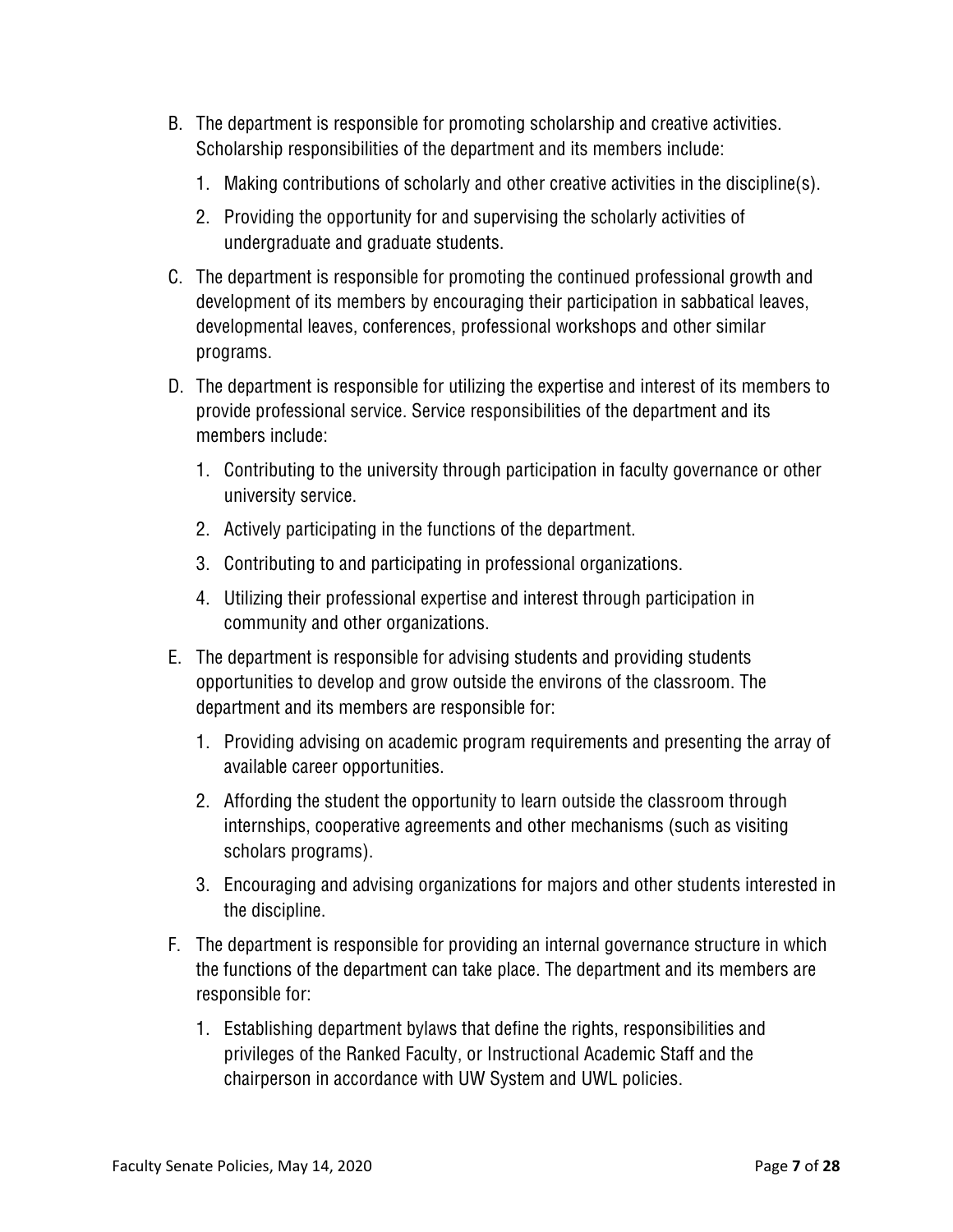- 2. Selecting the department chairperson (according to UW-L guidelines). The department delegates authority to the chairperson consistent with section H. of this policy and consults with the chairperson on department matters.
- 3. Working with its chairperson, through regular department meetings and committee assignments, to formulate and carry out policy.
- G. The department is responsible for making personnel decisions.
	- 1. The department shall establish bylaws that govern personnel decisions made about Ranked Faculty, or Instructional Academic Staff.
	- 2. These bylaws shall specify requirements and procedures for retention, tenure, promotion, tenured faculty review and development, and the distribution of funds allocated to the department for salary adjustments or summer salaries. These bylaws shall comply with UW System and UWL Faculty Personnel Rules.
	- 3. The department shall make these bylaws available to its members. Notification of any changes in bylaws must be provided to all members within fourteen days.
- H. The Chairperson is generally responsible for ensuring that the policies and procedures of the department are carried out in accordance with the departmental bylaws and that the department and its members are fulfilling the responsibilities described in A. through G. above. The Chairperson shall assume a prominent role in creating a professional environment conducive to high morale and productivity in the department. Specific department functions supervised or performed by the chairperson include:
	- 1. Registration and scheduling
		- a. Developing semester and summer session class schedules in consultation with the faculty.
		- b. Monitoring registration and assessing the need to add or cancel classes.
	- 2. Curriculum
		- a. Implementing the authorized curriculum; initiating discussion of curricular issues; developing proposals for new or revised courses, special projects, grant proposals, curriculum changes; arranging for textbook selection; and participating in the presentation of departmental proposals before the appropriate committees.
		- b. Receiving and responding to concerns about curriculum and acting on substitution and waiver requests brought by students and others.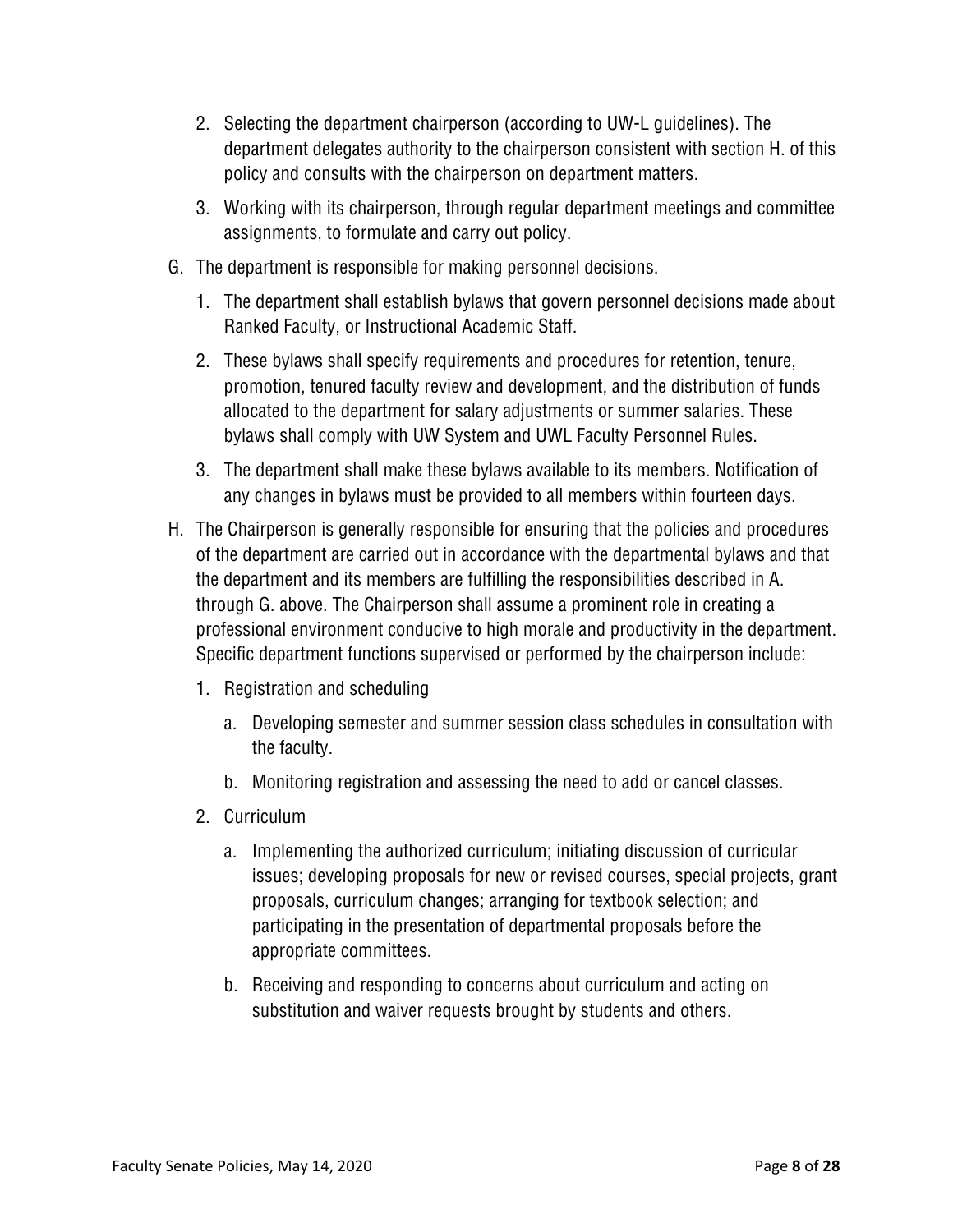- 3. Budget, Textbooks, Equipment and Facilities
	- a. Preparing the annual departmental budget for travel, services, supplies and equipment; ordering all budgeted items; and managing expenditures in accordance with the budget plan.
	- b. Making recommendations for textbook and library budgets and other budgets as requested.
	- c. Reporting textbook choices to the Textbook Rental Service in timely fashion.
	- d. Making assignments of offices, classrooms, and other work areas; obtaining other facilities when needed; and requesting maintenance for repairs for equipment, offices, classrooms, and other work areas.
- 4. Meetings and Committees
	- a. Establishing a schedule of department meetings and presiding at same.
	- b. Ensuring that departmental committees are meeting to fulfill their responsibilities.
	- c. Attending meetings of appropriate departmental, college, and university committees.
	- d. Designating or recommending department members to serve on committees as requested.
	- e. Arranging for representation and participation of the department at professional meetings and placement centers as appropriate.
	- f. Serving on committees as required.
- 5. Personnel
	- a. Conveying to the appropriate administrative officer the personnel needs of the department for faculty and academic staff, graduate assistants, classified staff and student help.
	- b. Monitoring all departmental search and screen activities for compliance with UWL Affirmative Action hiring procedures.
	- c. Describing and publicizing faculty and academic staff vacancies and corresponding with applicants and placement agencies; scheduling and participating in interviews; making recommendations to the appropriate administrative officer regarding hiring; and providing orientation for new members regarding departmental policies and procedures, departmental expectations for faculty and academic staff, and faculty and academic staff responsibilities.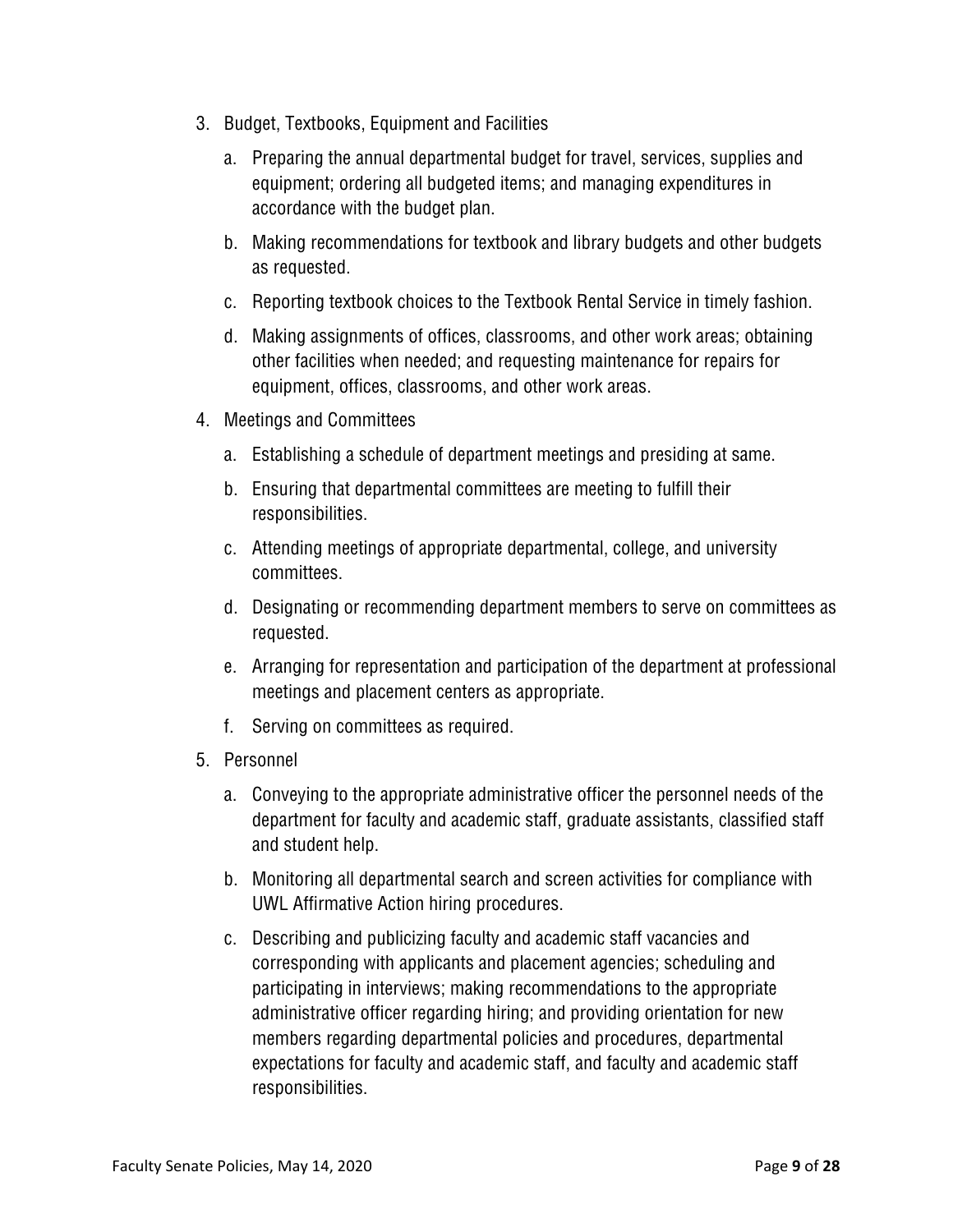- d. Arranging for the required evaluations of faculty and academic staff; scheduling student evaluation of department members; monitoring department personnel committees with regard to conformance with UW System, UWL and department procedures; and informing individual members of any recommendations regarding them.
- e. Describing and publicizing graduate assistantship positions; making recommendations to the appropriate administrative officer regarding hiring of graduate assistants; providing orientation and assignment for graduate assistants; and participating in the evaluation of graduate assistants.
- f. Arranging for the selection, hiring, training, overseeing, and evaluation of classified staff and student help.
- g. Recommending summer school appointments to the appropriate administrative officer within university, college and departmental guidelines.
- h. Ensuring the continuation of classes during prolonged faculty absences.
- 6. Students
	- a. Receiving and responding to student questions, concerns, and complaints regarding courses, curriculum requirements, faculty and grades.
	- b. Coordinating advising activities for the department.
- 7. Teaching
	- a. Teaching a reduced load in the department in accordance with bylaw VIII.B.
- 8. Other Responsibilities
	- a. Responding to inquiries from the university, the UW System, and external accrediting agencies regarding department programs.
	- b. Conferring, as needed, with other chairpersons in the university and with other departments of the same discipline in the system and area.
	- c. Corresponding with prospective students, teachers, and the general public on their inquiries.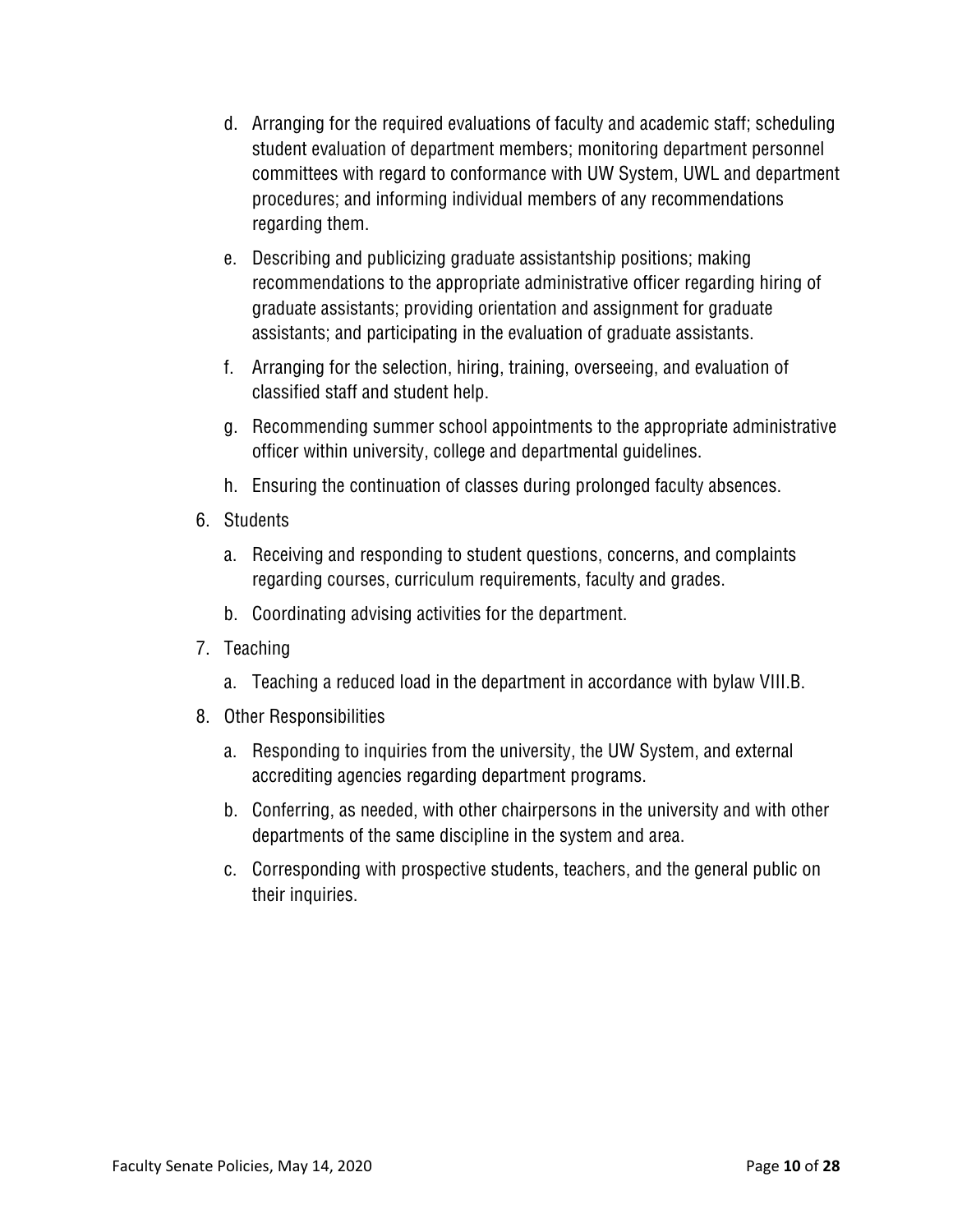#### V. **The Selection of Department Chairpersons** (revised April 2019)

- A. Eligibility Requirements for Voting
	- 1. All members of a department holding at least half time appointment are eligible to vote provided they have the status of:
		- a. Ranked Faculty designated as holding appointments or tenure in a department in official personnel records maintained by the provost/vice chancellor;
		- b. Instructional Academic Staff holding appointments in a department who have been granted eligibility by action of the Ranked Faculty of the department per the department bylaws;
		- c. Ranked Faculty or Instructional Academic Staff described in a. or b. whose leave of absence from the university or assignment to duties outside the department will terminate within the three-year term of the chairperson to be elected;
		- d. Only those Ranked Faculty or Instructional Academic Staff who are not in positions of administrative authority over the department chairpersons with titles of dean, associate dean, assistant chancellor, assistant vice chancellor, provost/vice chancellor, or chancellor;
		- e. Faculty or Instructional Academic Staff who have been extended voting privileges by a majority of the other eligible voters of the department on grounds that their university appointment is functionally part of the department's activities. Appointed chairpersons from outside the department may be extended voting privileges by department majority vote.
- B. Eligibility Requirements for Serving as Chairperson
	- 1. All members of a department shall be eligible to serve as department chairperson provided they are:
		- a. Tenured and at the rank of assistant professor or above;
		- b. On staff of this university at least three full semesters;
		- c. Not on terminal contract or temporary appointment.
	- 2. An incumbent chancellor-appointed chairperson who is extended department privileges by a majority of the eligible voters of the department may also serve as chairperson.
- C. Term of Office
	- 1. A term of office shall be three years, subject to removal for cause. The term shall start on July 1 of the year elected.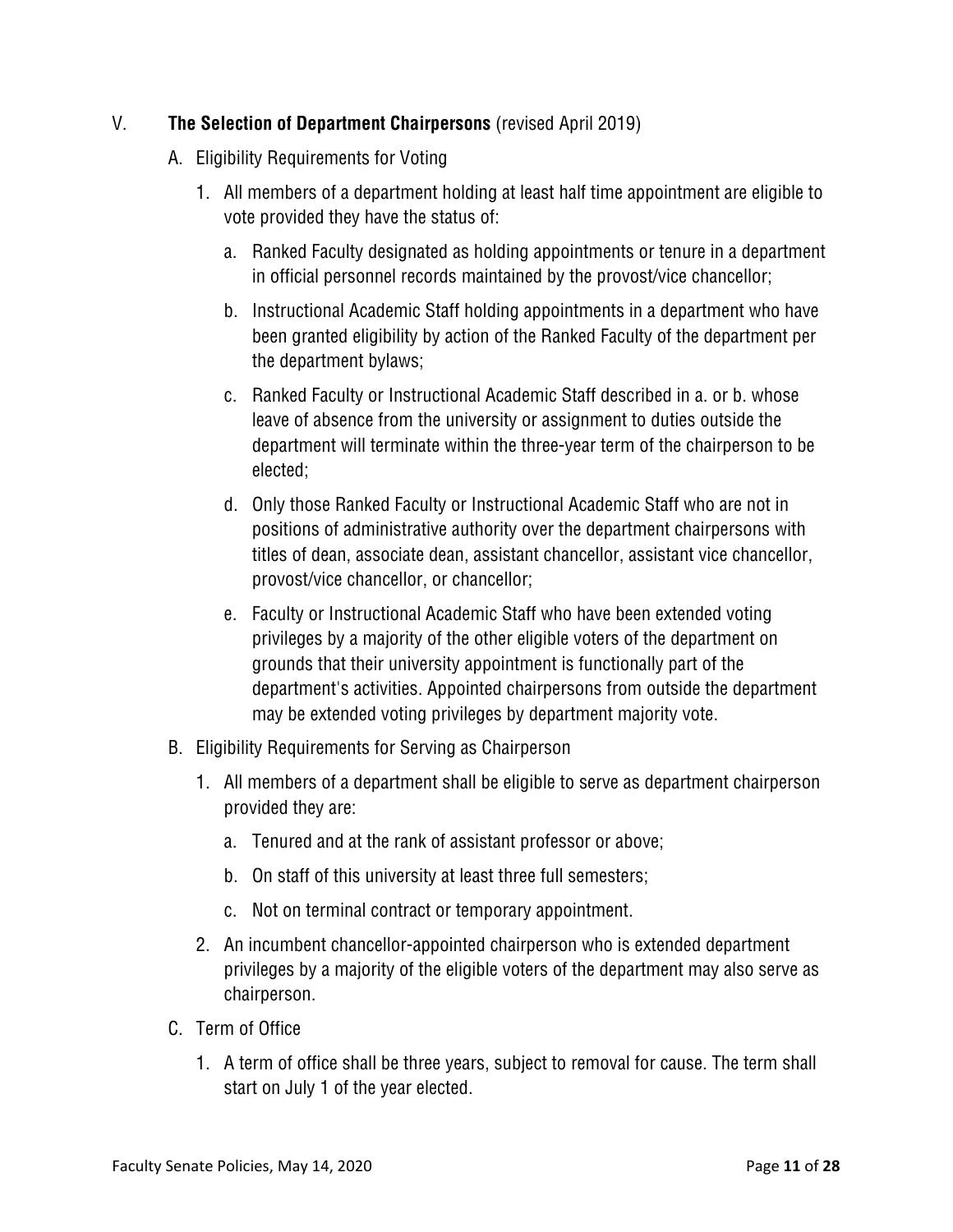- D. Method of Selection
	- 1. Departments with fewer than five eligible voting members shall have the chairperson appointed by the chancellor after consulting with the provost, dean, and the department membership.
	- 2. Departments with five or more eligible voting members shall elect the chairperson under the following procedures:
		- a. Elections shall occur during the spring semester providing sufficient time that the dean recommendation be made to the provost no later than March 1.
		- b. A candidate for chairperson is defined as any individual who is eligible and willing to serve as chairperson.
		- c. To determine willingness to serve, the dean shall send a survey to all eligible individuals asking if they are interested in serving at this time. If no individuals are eligible and willing to serve as chairperson, the chancellor will appoint a chairperson after consulting with the provost, dean and department.
		- d. Based on the survey responses, the Dean's Office will prepare an election ballot containing the names of all candidates and provide this ballot to all eligible voters.
		- e. All members of the department are free to exchange viewpoints regarding the election and any individual's candidacy in a manner that is not disruptive to operations of the department. Departments may also arrange formal or informal fora for this purpose.
		- f. Each eligible voter shall vote for one person and return the ballot to the dean. Ballots shall be collected in a fashion that maintains anonymity of individual voters.
		- g. If no candidate has received the majority of votes, a runoff election shall occur. Runoff elections will continue until a chairperson is selected.
		- h. The dean shall tabulate the results of the election and submit the name of the candidate receiving the majority of votes as the chairperson-elect to the provost/vice chancellor for approval, who, in turn, shall submit it to the chancellor for approval. If approval is not given, the dean shall conduct another election under the provisions of this policy.
		- i. Upon request, the dean will provide voting results reported as totals.
	- 3. A department may elect to have its chairperson determined by the chancellor's appointment under the following procedures: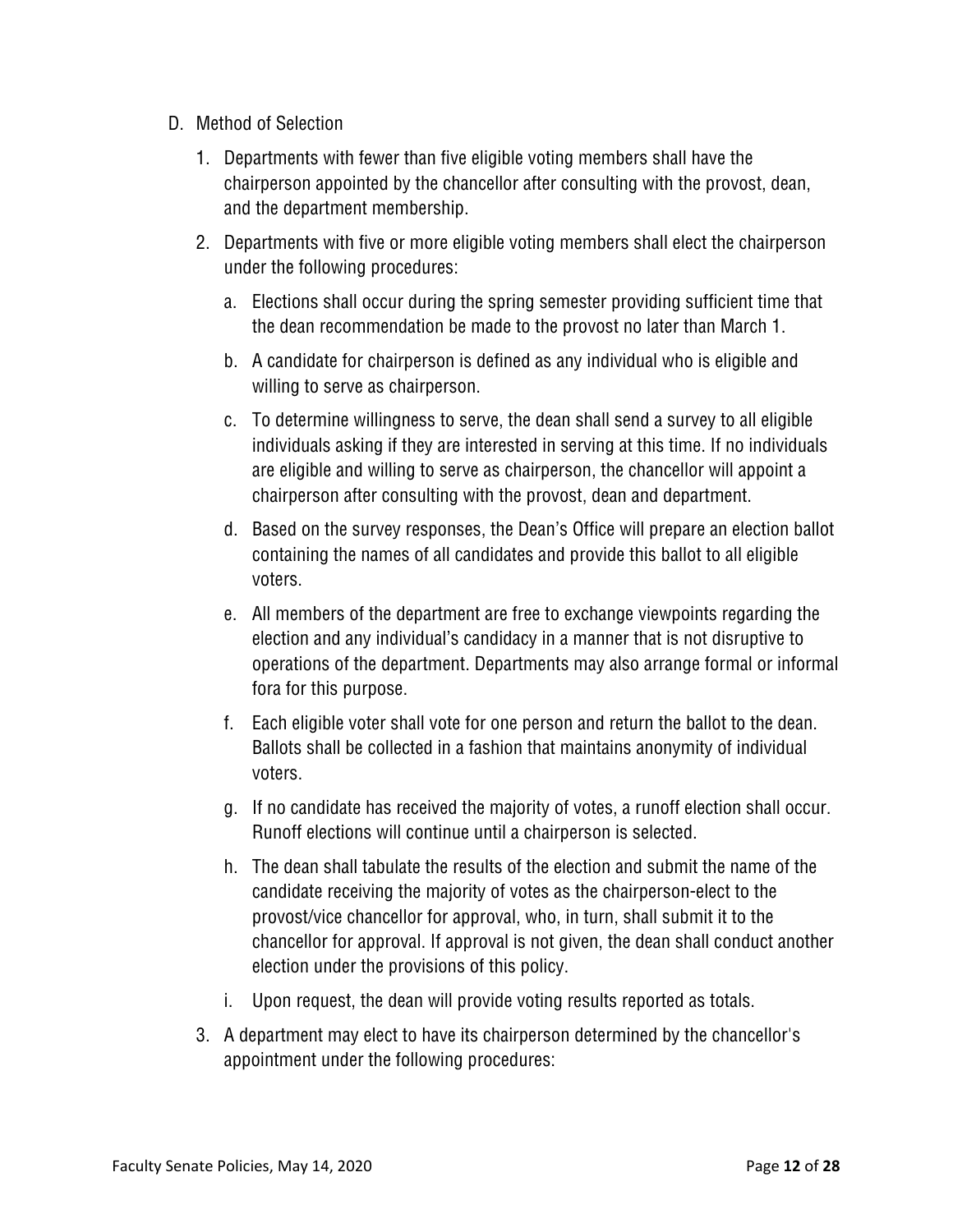- a. Prior to December 1, a petition signed by no fewer than 25 percent of the members of a department may be addressed to the dean requesting a department meeting be held to consider the issue of selecting a chairperson by chancellor's appointment.
- b. At least one week in advance, the dean shall announce in writing to all eligible voters the time, place, and purpose of the meeting at which the dean will preside and the issue will be discussed.
- c. Within one week of that meeting, the dean shall send ballots to each eligible voter to determine if the chairperson is to be selected by election or appointment by the chancellor.
- d. The dean shall tabulate the votes and communicate the results to the department and the provost.
- e. If the department majority votes for selecting a chair by chancellor's appointment, the chancellor shall appoint a chairperson for the term of office after consulting with the provost, dean, and the department.
- f. Unless another petition is received by the dean by the end of the three-year term and the department votes again to request the chancellor appoint a chairperson, the department shall return to the elective system.
- g. The names of all chairpersons-elect shall be announced by the chancellor.
- E. Removal of a Chairperson from Office
	- 1. Dissatisfaction among department members may result in the replacement of the chairperson by the following procedures:
		- a. Proceedings to remove a chairperson may be instituted only once during a term of office and not before the end of the third semester of the term.
		- b. A petition signed by no fewer than 50 percent of the members of a department (including ineligible voters) shall be addressed to the dean requesting a department meeting at which the question of removal of the chairperson will be considered.
		- c. At least one week in advance, the dean shall announce in writing to all members of the department the time, place, and purpose of the meeting at which the dean will preside and the question will be considered.
		- d. Within one week of that meeting, the dean shall send ballots to each department member eligible to vote to determine if the chairperson shall be removed or retained.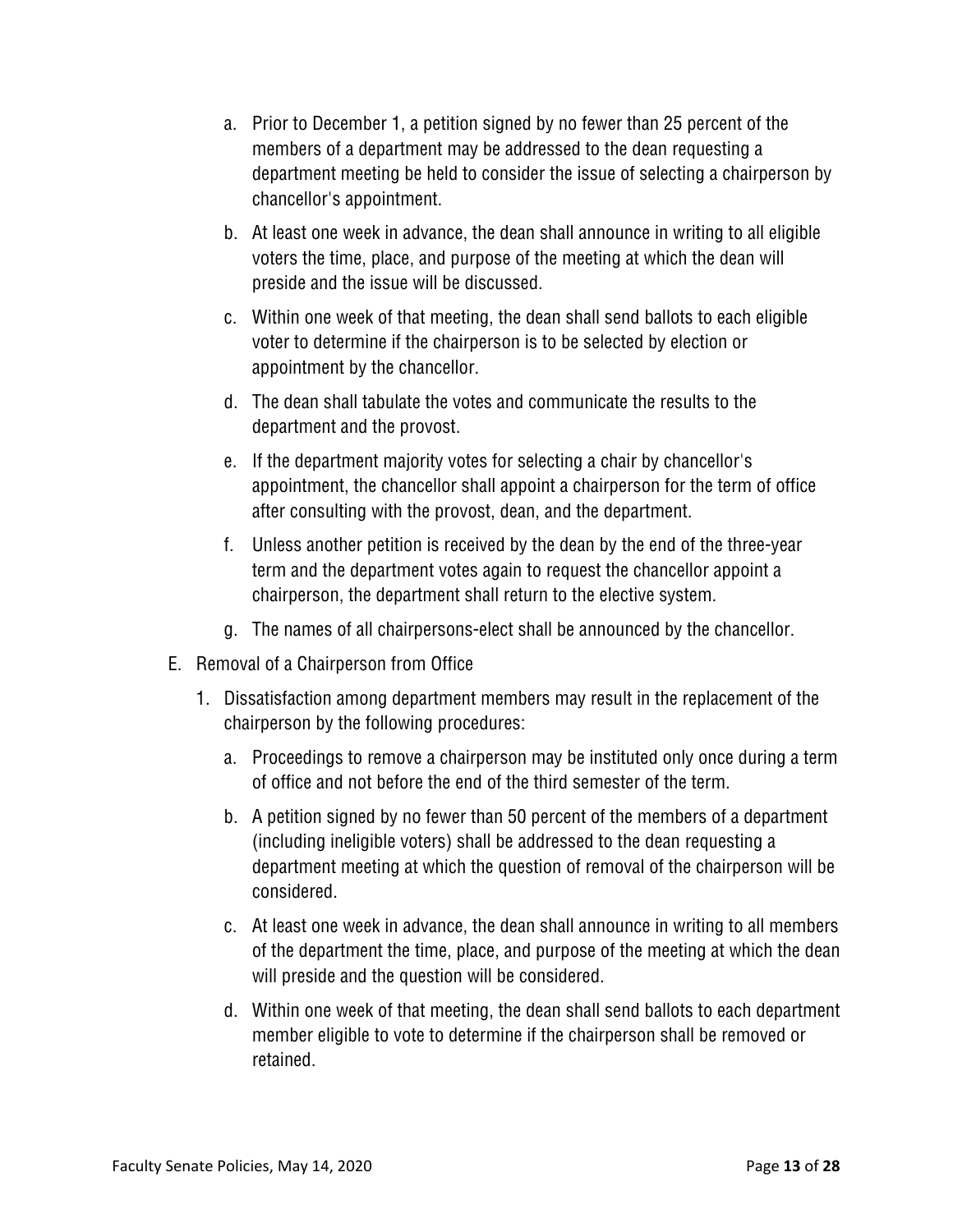- e. The dean shall tabulate the votes and communicate the results to the provost and to the department.
- f. Removal of the chairperson must be approved by two-thirds supermajority of eligible voters.
- g. If the vote is for removal of the chairperson, a new chairperson shall be selected in accordance with one of the methods outlined in this policy.
- h. The chairperson may resign without prejudice at any point during the removal proceedings.
- 2. A chairperson's inability to complete a term may result in his/her replacement by the following procedure:
	- a. The department shall hold an election or request the chancellor to appoint a chairperson for the remainder of the term in accordance with the provision of this policy.
- 3. A temporary leave taken by the chairperson may result in an interim appointment being made according to the length of leave; by the following procedures:
	- a. For one semester or for a summer, the dean in consultation with the incumbent chairperson, shall recommend a temporary replacement to the provost/vice chancellor and the chancellor for the period of the leave.
	- b. For a leave extending for more than one semester, the department shall hold an election or request that the chancellor appoint a chairperson in accordance with the provisions of this policy. In this event, the time constraints affecting the selection process will not be applicable and the replacement will serve for the remainder of the chairperson's term of office.

# VI. **Remuneration of Department Chairpersons**

- A. Salary adjustment for chairpersons
	- 1. There will be a fixed chairperson's stipend paid to each department chairperson in the form of additional lump sum compensation during the academic year. The amount of the fixed stipend shall be reviewed periodically by the Promotion, Tenure and Salary Committee.
	- 2. Chairpersons shall be evaluated annually by their departments in accordance with current university policy applicable to faculty evaluation and merit pay.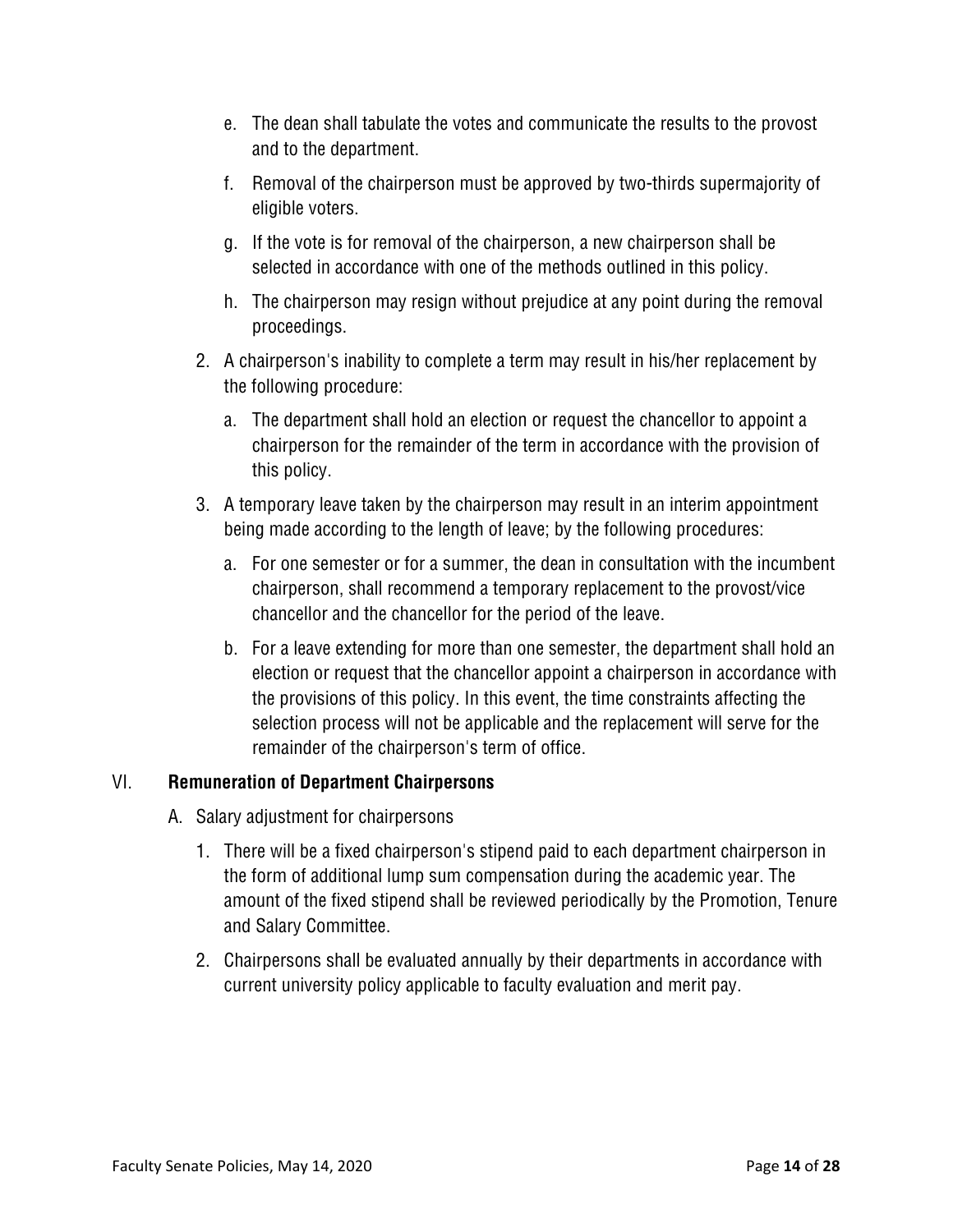- B. Reduction of Load
	- 1. Department chairpersons are to be assigned a reduced load depending on department size:
		- a. A reduction of one-quarter time for a chairperson of a department with fewer than 10 full-time faculty positions.
		- b. A reduction of one-half time for a chairperson of a department with 10 or more full-time faculty positions.
	- 2. Exceptions to the preceding guidelines are permitted when justified by the volume of departmental business or by other university responsibilities held by the chairperson. Such exceptions shall be arranged in consultation with the chairperson's dean.
- VII. **Ranked Faculty, Instructional Academic Staff or Academic Librarians who have retired**  from the University of Wisconsin System and who return to university employment at less than full time shall not be eligible to serve as members of the Faculty Senate or its standing committees.
- VIII. **UW-La Crosse Ranked Faculty Workload Policy** (Adopted by Faculty Senate 12-2-93) Hereafter in Policy VIII., reference to "faculty" does not include Instructional Academic Staff.
	- A. Determination of individual, departmental, college and university workload and accountability for that determination:
		- 1. Individual workload is determined by the department. Accountability for that determination shall rest with the department.
		- 2. Departmental workload is determined by the department and the academic dean. Accountability for that determination shall rest with the academic dean.
		- 3. College workload is determined by the college dean and the provost/vice chancellor. Accountability for that determination shall rest with the provost/vice chancellor, subject to review by the chancellor.
		- 4. Institutional workload is determined by the provost/vice chancellor and the chancellor. Accountability for that determination shall rest with the provost/vice chancellor and the chancellor, subject to review by the Office of the Vice President for Academic Affairs of the UW System.
	- B. The expected "normal" workload for full-time faculty:

By statute, faculty workload has three components: teaching, scholarly activity, and service. To fulfill the responsibilities of individual units and the mission of this institution, variations will occur in the composition of individual, departmental and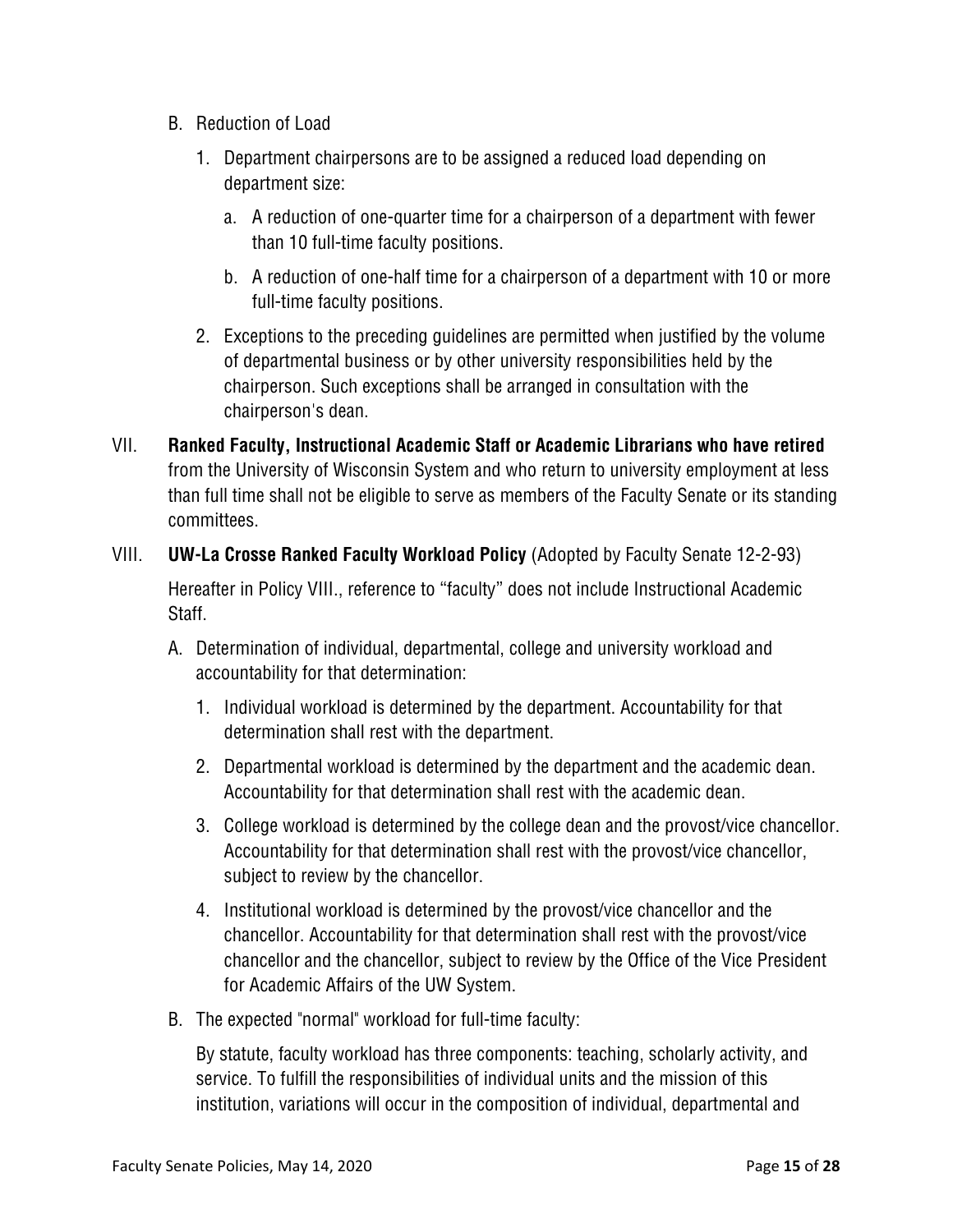college workloads. Composition of workload varies among individual faculty members and departments, depending upon the number of students in classes, number and nature of course preparations required, the nature of instructional patterns (e.g. lecture, discussion, laboratory, clinical and/or field activity), the nature of the students (lower division, upper division, or graduate) and the extent of other necessary responsibilities in formal administrative duties, scholarly activities, and/or service activities.

Routine scholarly activity is expected of individual faculty members within their departments and colleges and is regarded as a normal component of faculty responsibility. Routine service activity, such as committee assignments, academic advisement, or assistance with student activities and organizations, public service, community service and professional service, is also expected and regarded as a normal component of faculty responsibility.

Full-time faculty members engaged in undergraduate instruction, without special class or extra-class responsibilities, typically teach no more than 12 contact hours of group instruction per week. Full-time faculty members engaged in graduate instruction, without special class or extra-class responsibilities, typically teach no more than 9 contact hours of group instruction per week.

Departmental, college and institutional instructional workload is measured by six factors [see B.1.a. below] approved by the Faculty Senate and used by the UW System. Instructional workload is a primary consideration in the allocation of university resources.

- 1. Teaching:
	- a. Measurement: In sections 1) through 6) below, the total number of FTE instructional faculty per unit is defined by UW System allocation of positions coded 02 Instruction.
		- i. Average number of weekly contact hours per FTE faculty, defined as the total unit contact hours taught per week divided by the total instructional FTE faculty in the unit.
		- ii. Weighted student contact hours per FTE faculty, defined as the total unit contact hours taught per week multiplied by the number of students enrolled in each contact hour, divided by the total number of instructional FTE faculty in the unit.
		- iii. Average number of course credits per FTE faculty, defined as the total number of unit course credits taught per week, divided by the total number of instructional FTE faculty in the unit.
		- iv. Weighted student course credits per FTE faculty, defined as unit course credits taught per week multiplied times the number of students enrolled in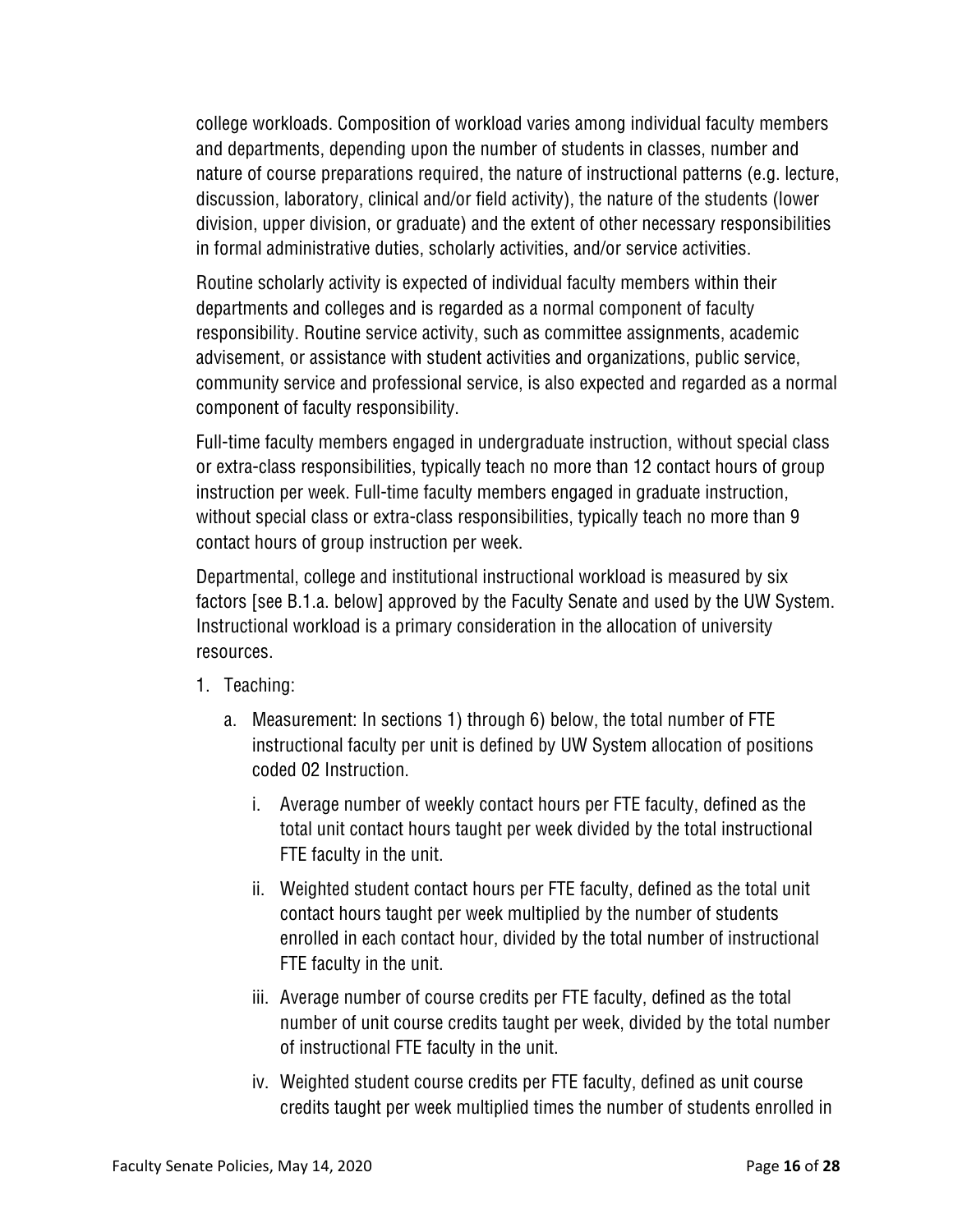each course, divided by the total number of instructional FTE faculty in the unit.

- v. Average number of group course classes per FTE faculty, defined as the total number of unit course classes taught, divided by the total number of instructional FTE in the unit.
- vi. Ratio of FTE students to FTE faculty, defined as the total number of FTE students enrolled in the unit in a given semester divided by the total number of instructional FTE faculty in the unit in a given semester.
- b. Expectations: Faculty workload expectations in the area of teaching vary by college, department, and individual faculty member. Expectations are determined by the department in consultation and agreement with the college dean. The dean must justify departmental teaching workload expectations to the Provost/Vice Chancellor.
- c. Methods of monitoring: Instructional workload will be monitored each academic term and the results will be considered in the budget process. The data used will be the data that depicts instructional commitments for the term in question as of the tenth day of instruction for the term. Values for each of the specified indicators will be calculated for each academic department and aggregated for review by the deans, the Provost/Vice Chancellor, the Chancellor, and distributed to the Faculty Senate. Significant levels of variation to the universitywide average, at the college level, for each of the quantitative measures, will be accounted for by the dean of each college.
- 2. Scholarly activity:
	- a. Expectations: Faculty workload expectations in the area of scholarly activity vary by college, department, and individual faculty member. Expectations are determined by the department in consultation and agreement with the college dean. The dean must justify departmental scholarly activity workload expectations to the Provost/Vice Chancellor.
	- b. Methods of monitoring: Monitoring scholarly activity is done at the department level as part of the annual personnel review process. Also, an annual summary of departmental scholarly activity is submitted by the department for review by the college dean.
- 3. Service:
	- a. Expectations: Faculty workload expectations in the area of service activity vary by college, department, and individual faculty member. Expectations are determined by the department in consultation and agreement with the college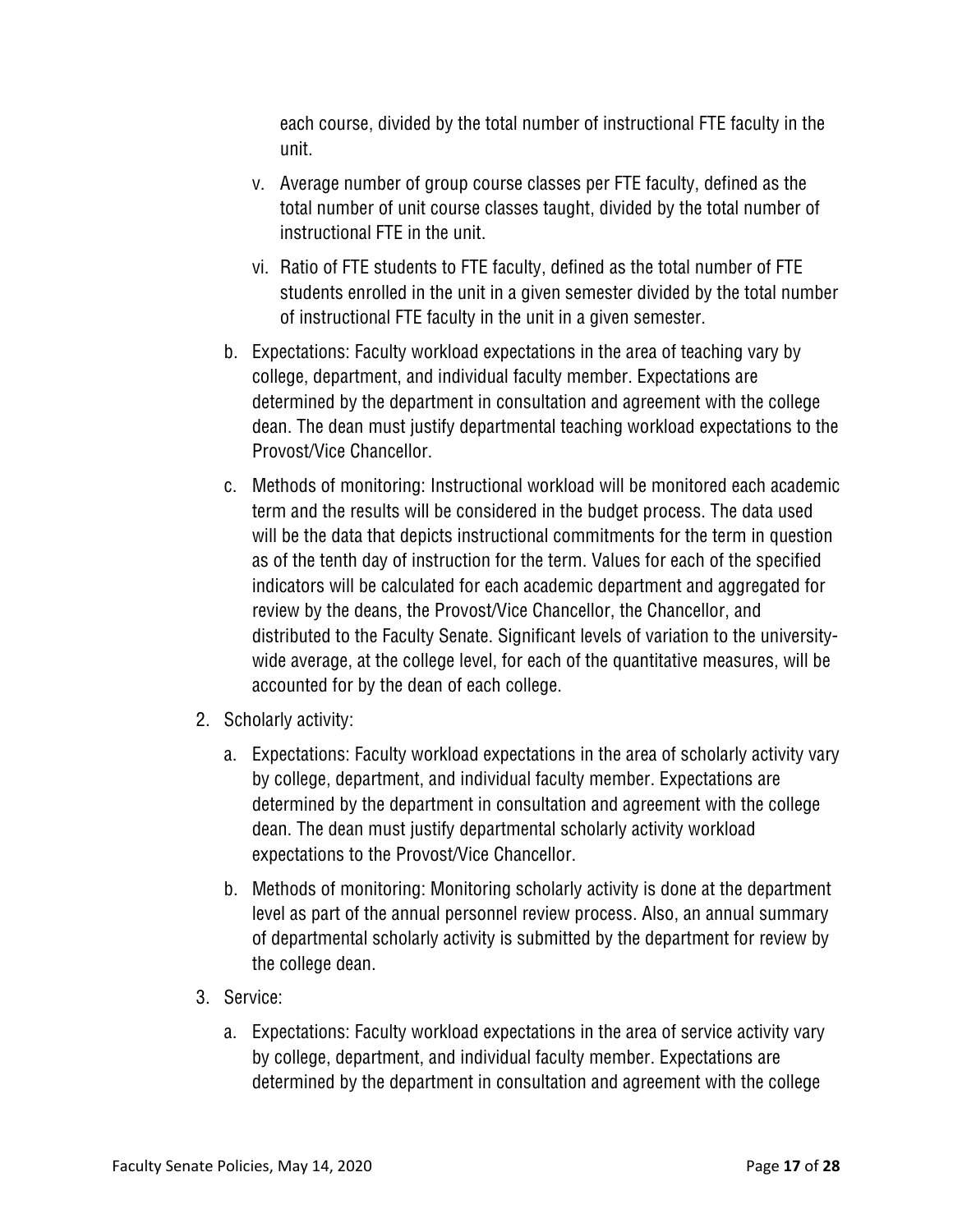dean. The dean must justify departmental service activity workload expectations to the Provost/Vice Chancellor.

- b. Methods of monitoring: Monitoring service activity is done at the department level as part of the annual personnel review process. Also, an annual summary of departmental service activity is submitted by the department for review by the college dean.
- C. Variance to the "normal" teaching load:
	- 1. Factors that justify variance: The unique roles of the colleges in fulfilling the mission of the university will necessitate, at times and in certain situations, variances in the typical instructional workload among faculty members, disciplines and colleges. The workload policy must provide flexibility for departments, programs and colleges to address vital staffing needs of necessary non-credit generating university programs, activities and projects. These endeavors enhance the credibility of the university by complementing credit-generating academic programs and delivering opportunities for enrichment to all members of the university community.
	- 2. Those authorized to approve such variations: Requests for variance in the upcoming fiscal year will begin with the department/program. Initial approval must be obtained from the dean or director. The dean will incorporate a report on all approved variances into the college request for resources in the budget planning process for the up-coming fiscal year.
	- 3. Documentation/monitoring of variances approved: At the conclusion of the budget process, the Provost/Vice Chancellor will share a summary of approved variances to instructional workload within each of the colleges with the Budget Committee. This summary will be forwarded to the Faculty Senate by the Chair of the Budget Committee as part of the chair's report to the Faculty Senate on the proposed budget.
- D. Reporting Faculty Workload Measures:

In addition to the six factors for instructional workload, UW-La Crosse will report to UW System Administration any other measures relating to instructional workload required by other Board of Regents policies.

# IX. **Electronic Media Policy for Faculty Academic Artifacts** (updated by Faculty Senate 5-7- 2020)

This policy is intended to clarify UW System Administrative Policy (SYS) 191 - "Copyrightable Instructions Materials Ownership, Use and Control", revised Nov. 24, 1997, and available at: https://www.wisconsin.edu/uw-policies/uw-system-administartivepolicies/copyrightable-instructions-materials-ownership-use-and-control/. This policy shall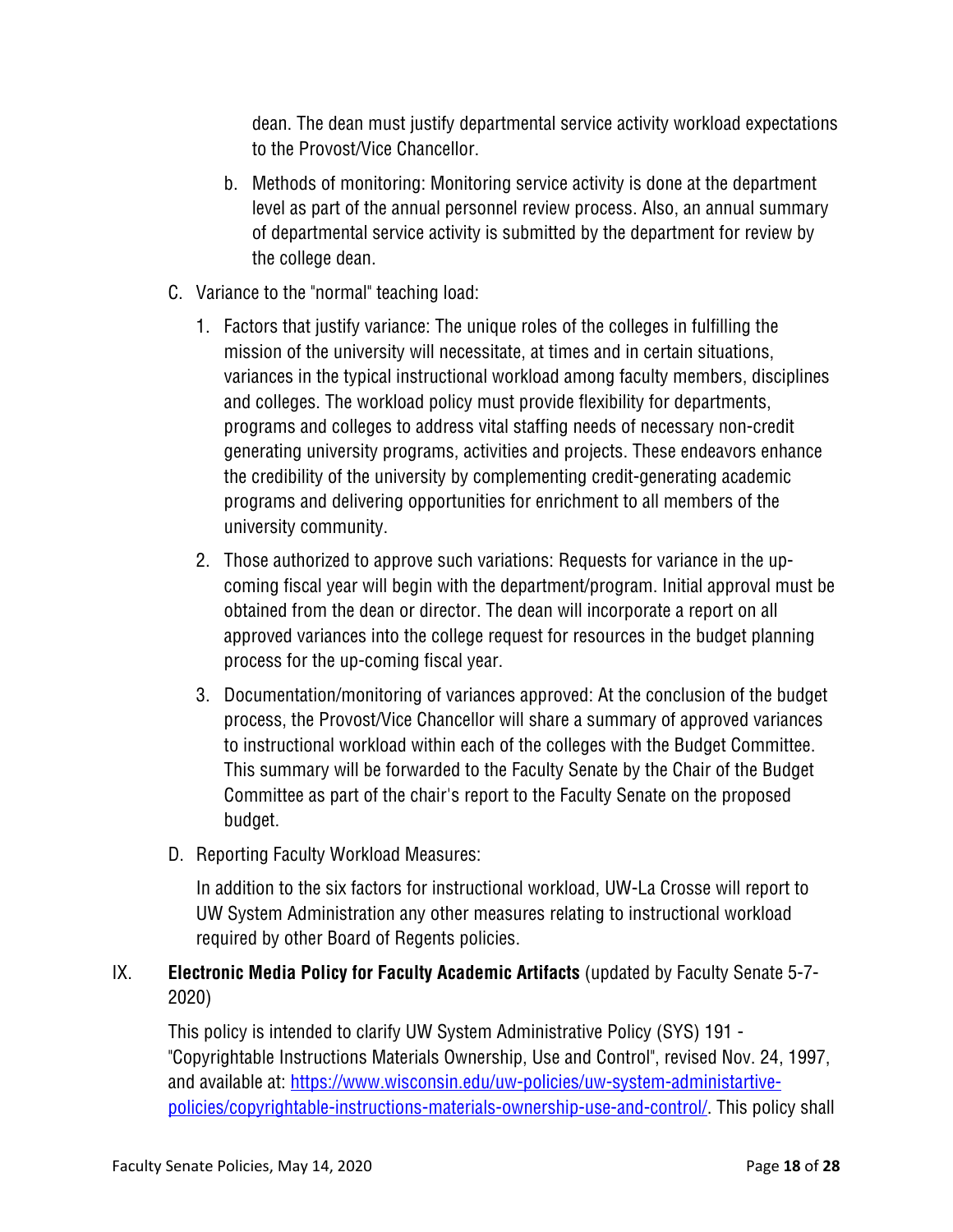not be interpreted in a manner inconsistent with that policy. For the purposes of this policy academic electronic media are defined to be those academic artifacts created for or by faculty as part of their instructional responsibilities at UWL. Examples of such artifacts are electronically stored textual documents, lecture slides, video recordings, audio recordings, online course materials, lecture captures, podcasts, and vodcasts.

- A. Public Records: All instructional materials actually used in the course of instruction at UW-La Crosse are public records and must be retained and made available to a requester in accordance with the Wisconsin Public Records Law, Wis. Stat §§ 19.21 et seq., available at: https://docs.legis.wisconsin.gov/statutes/statutes/19/II/.
- B. Ownership of Copyright.

The faculty who create such academic electronic media shall normally retain ownership of the content of the recording. Exceptions to faculty ownership shall occur only in the manner described in SYS 191, which normally requires the written consent of all faculty who created those media.

C. Rights of Publicity.

Any persons, including faculty, staff, and/or students, whose voice and/or image are recorded as part of such academic electronic media shall retain all rights of publicity under Wis. Stat. § 995.50, available at:

https://docs.legis.wisconsin.gov/statutes/statutes/995/50, in their own voice and/or image.

D. Recording and Use Rights

No copyrightable works created by faculty and no academic electronic media that contains the voice or image of any person, including faculty, staff, and/or students, shall be used, captured, stored, and/or shared without seeking the explicit written consent of all faculty who created those media and all persons whose voice or image are present in those media.

X. **Instructional Academic Staff Workload Policy** (adopted by Faculty Senate 10-27-2011) (Appendix B of Report and Recommendations of the Instructional Academic Staff Committee, March 25, 2007)

- A. Determination of individual, departmental, college and university workload and accountability for that determination:
	- 1. Individual workload is a collaborative decision determined by the department/department chair/program director. Accountability for that determination shall rest with the department.
	- 2. Departmental workload is determined by the department and the academic dean. Accountability for that determination shall rest with the academic dean(s).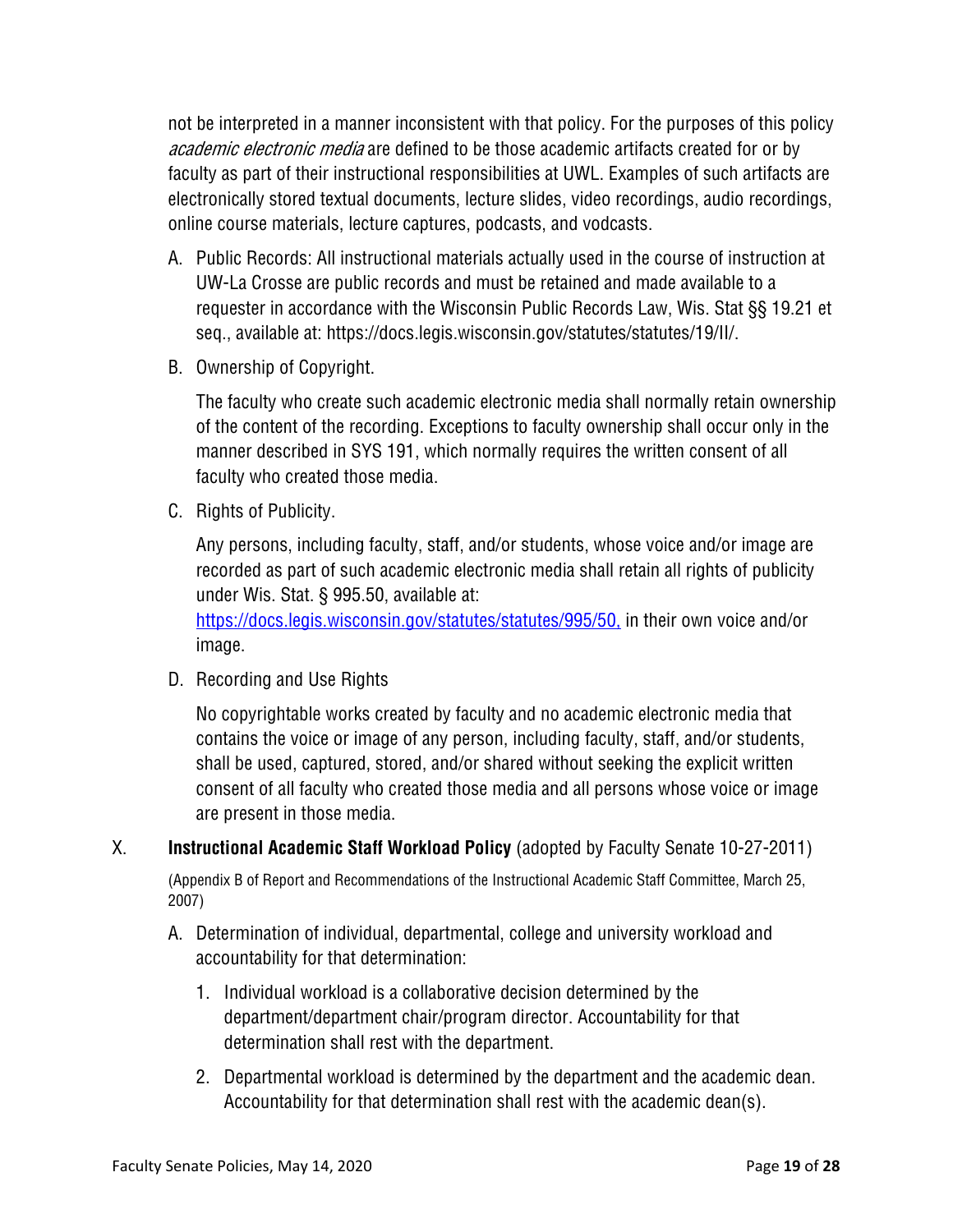- 3. College workload is determined by the college dean and the provost/vice chancellor. Accountability for that determination shall rest with the provost/vice chancellor, subject to review by the chancellor.
- 4. Institutional workload is determined by the provost/vice chancellor and the chancellor. Accountability for that determination shall rest with the provost/vice chancellor and the chancellor, subject to review by the Office of the Vice President for Academic Affairs of the UW System.
- B. The expected "normal" workload for instructional academic staff:

For instructional academic staff, **Total Workload** is defined as a standard minimum teaching load plus additional workload equivalency activities.

Full-time instructional academic staff engaged in undergraduate instruction typically have a *teaching load* of 12 contact hours of group instruction per week. Full-time instructional academic staff engaged in graduate instruction typically have a *teaching* load of 9 contact hours of group instruction per week. The *total workload* for a full-time equivalency shall not exceed 15/16<sup>\*</sup> contact hours (e.g., 12 contact hour *teaching load* plus up to 3 contact hours *additional workload equivalency*). A *total workload* that exceeds the 15/16\* contact hour maximum will constitute an overload for payroll purposes. (\*A *total workload* of 16 contact hours may be used in departments with even-numbered contact hour courses.)

Half-time instructional academic staff engaged in undergraduate instruction typically have a *teaching load* of 6 contact hours of group instruction per week. The *total* workload for a half-time equivalency shall not exceed 8 contact hours (e.g., 6 contact hour *teaching load* plus up to 2 contact hours *additional workload equivalency*).

To fulfill the responsibilities of individual units and the mission of this institution, variations will occur in the composition of individual, departmental and college workloads. Composition of workload varies among individual IAS members and departments, depending upon the number of students in classes, number and nature of course preparations required, the nature of instructional patterns (e.g. lecture, discussion, laboratory, clinical and/or field activity), the nature of the students (lower division, upper division, or graduate), the extent of other assigned responsibilities in non-instructional duties (e.g. program direction, lab preparation and/or coordination), scholarly activities, and/or service activities (such as committee assignments, academic advisement, or assistance with student activities and organizations, public service, community service and professional service). Routine scholarly activity and/or service activity is required of some individual IAS members within their departments and colleges and is regarded as a normal component of IAS responsibility. In other departments and colleges, scholarly activity and/or service activity is not expected of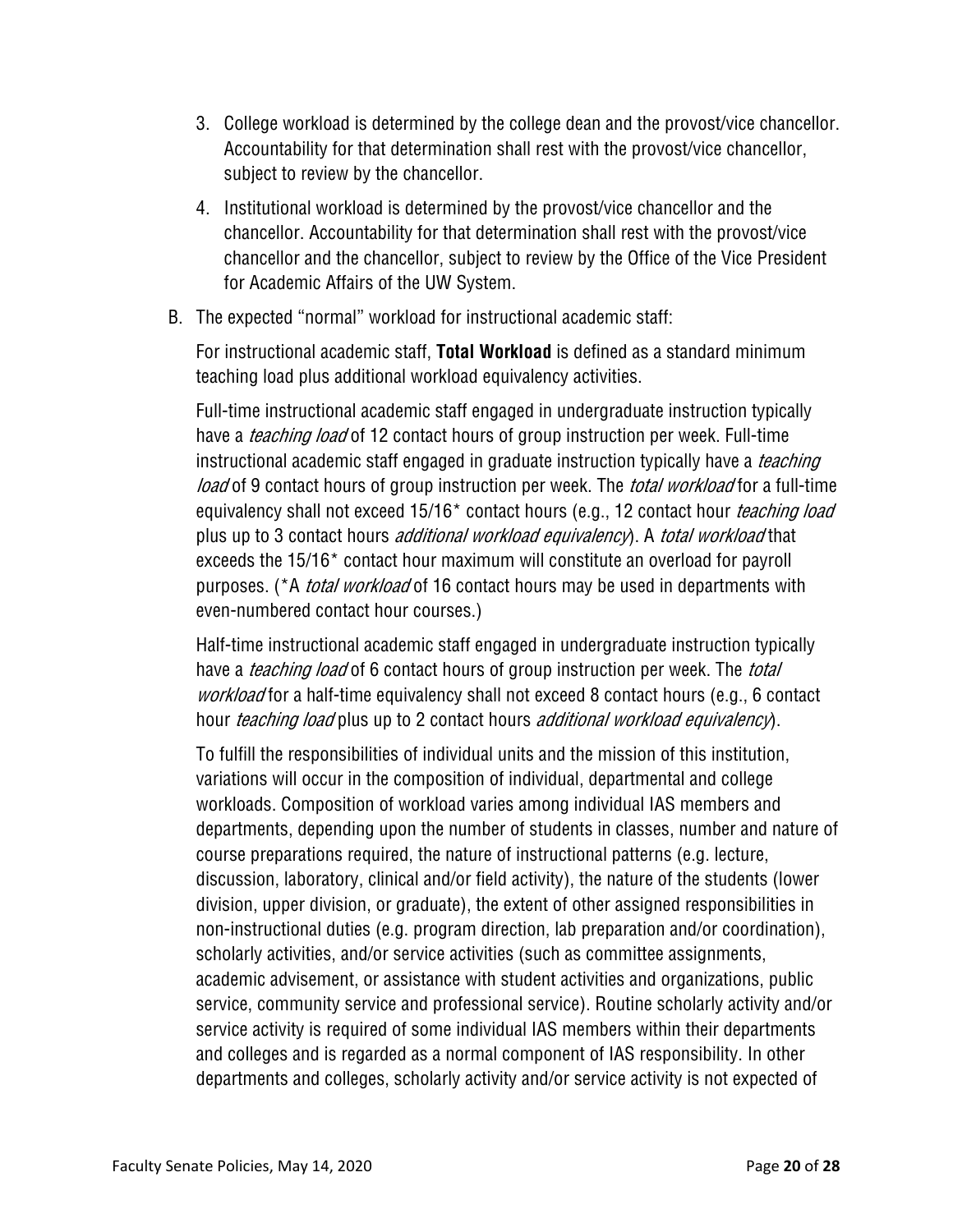individual IAS members, but is supported and encouraged for advancement of the individual and the institution.

- 1. Teaching Load:
	- a. **Measurement: IAS teaching load** is defined as contact hours spent in classroom instruction.
	- b. **Expectations:** IAS workload expectations in the area of teaching vary by college, department, and individual IAS member. Expectations are determined by the department in consultation and agreement with the college dean. The dean must justify department teaching workload expectations to the Provost/Vice Chancellor.
- 2. Additional Workload Equivalency:
	- a. **Measurement:** Composition of additional workload equivalency varies among individual IAS members and departments. It may include, but is not limited to, considerations dependent upon class size and course writing content, number and nature of course preparations required, the nature of instructional patterns (e.g., lecture, discussion, laboratory, distance learning, clinical and/or field activity), the nature of the students (lower division, upper division, or graduate), supervisory duties (e.g., student teachers, teaching assistants, undergraduate research, independent study, thesis supervision), the extent of other assigned responsibilities in non-instructional duties (e.g., program director, lab preparation and/or coordination), scholarly activities (professional development), service activities (e.g., committee assignments, academic advisement, or assistance with student activities and organizations, public service, community service and professional service) and/or additional contact hours of classroom teaching.
	- b. **Expectations:** IAS workload expectations in the area of additional workload equivalency vary by college, department, and individual IAS member. Expectations are determined by the department in consultation and agreement with the college dean. The dean must justify departmental scholarly activity workload expectations to the Provost/Vice Chancellor**.**

#### XI. **Post Retirement Appointments Policy** (adopted by Faculty Senate 10-27-2011)

The University recognizes that retired faculty members continue to be a valuable resource in support of its mission and goals. Such faculty who are interested in serving the university and its students MAY BE afforded opportunities to serve as part-time instructors under the following guidelines:

A. such ad hoc appointments will be academic staff appointments, at no more than .50 F.T.E.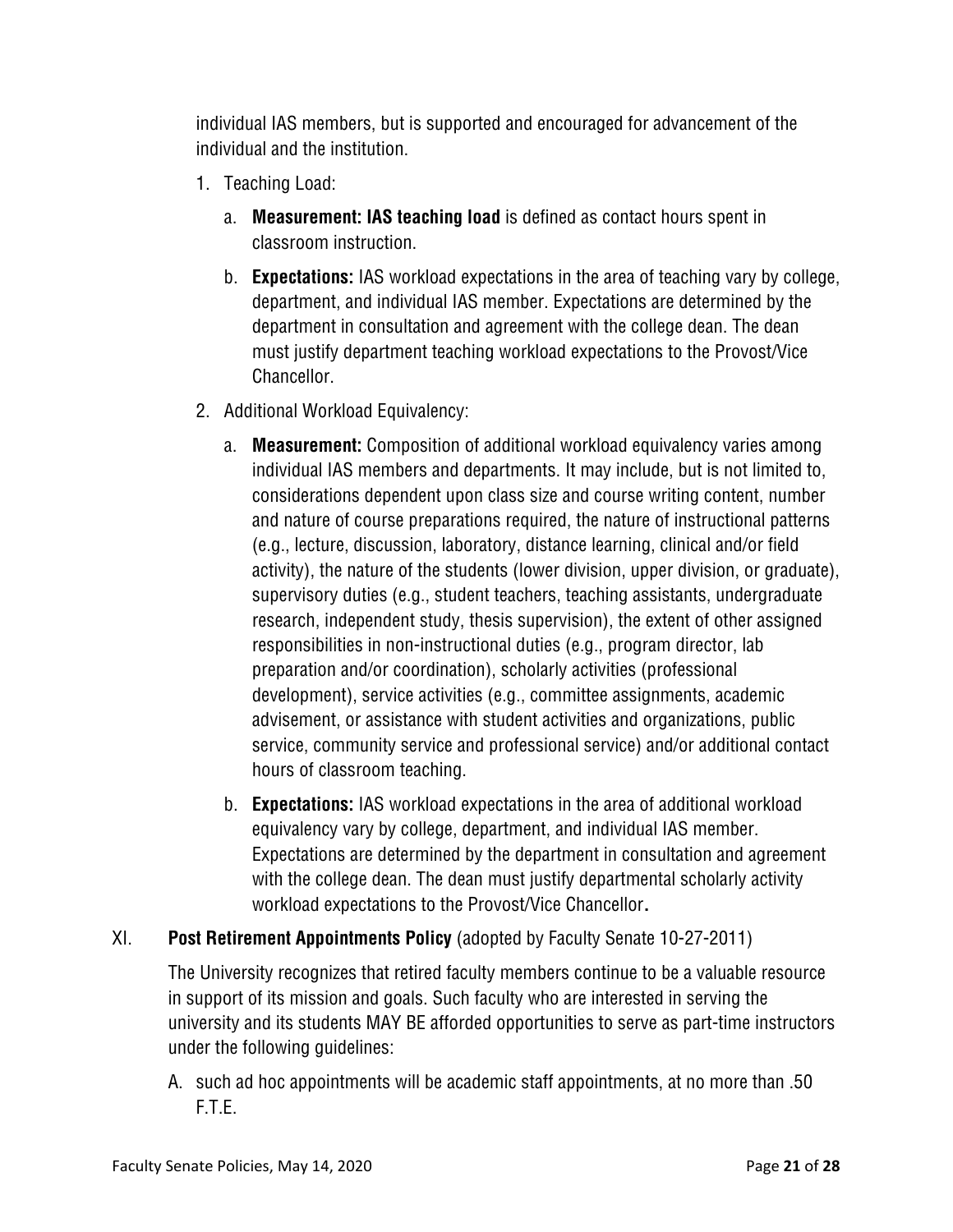- B. appointments may be made for up to three years, and may be renewable.
- C. salary will be set no higher than 40% of the final academic year salary for the equivalent of a .50 F.T.E. appointment.
- D. such appointments will be made only upon the recommendation of the department and the dean, and the approval of the Chancellor.
- E. any extensions of existing contracts with retired staff members should be negotiated pursuant to these guidelines.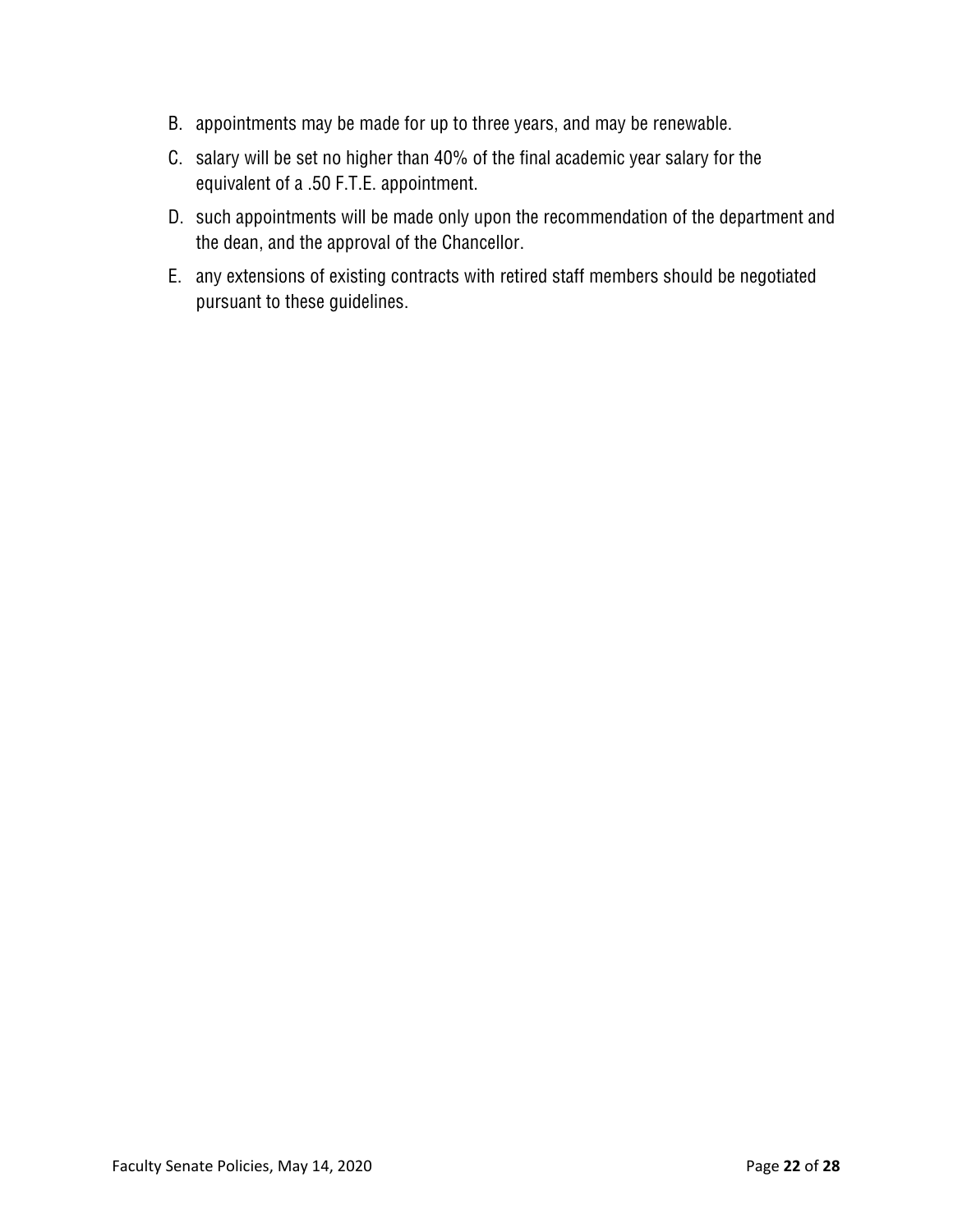#### XII. **Teacher Education Programs/School of Education Faculty** (effective Fall 2012)

Teacher Education Programs are degree programs that address the requirements of the four DPI certification ranges (e.g. programs in Department of Educational Studies, Physical Education, Health Education, and Secondary Teacher Education Program), and pupil services (e.g. School Psychology). Teacher Education Majors/Minors that consist of coursework required in regular majors/minors are not necessarily themselves Teacher Education Programs.

The *School of Education Faculty* consists of those faculty, in the various academic departments of the university, whose teaching assignment routinely involves instruction in pedagogical coursework (e.g. teaching and learning courses or methods courses).

The School of Education Dean will report to the Provost. The Dean will be determined by a search & screen process as described in the policy on administrative searches.

- A. Responsibilities of School of Education Faculty: School of Education Faculty are responsible for ensuring that course activities clearly connect to appropriate learning objectives and expectations for teacher education related outcomes (i.e. Wisconsin Teacher Standards, Wisconsin Pupil Services Standards, Specific Content Standards, UWL SoE Conceptual Framework). Scholarship should be expected to include scholarly and/or creative work that is related to teacher preparation or pupil services within the framework of the faculty member's content specialization. Service and professional development should be expected to include involvement in School of Education activities including DPI accreditation activities.
- B. Responsibilities of Departments with School of Education Faculty: Departments with School of Education Faculty are responsible for ensuring that department procedures for retention, merit and promotion appropriately account for the kinds of teaching, scholarship and service activities engaged in by School of Education Faculty.
- C. Hiring of School of Education Faculty: The Dean of the School of Education shall consult with departmental search & screen committees hiring School of Education Faculty by providing input on position description language that describes the responsibility for delivering and maintaining DPI approved programs. The Dean will meet with search finalists and provide input to the search & screen committee prior to a recommendation to hire.
- D. Retention and Promotion of School of Education Faculty: The Dean of the School of Education shall provide input to departmental retention/promotion committees. The input will be in the form of an evaluative document directed to the department/committee. The document will address teaching, scholarship, service and professional development as they pertain to DPI standards, content standards and expectations for teacher education. Seven days prior to the retention meeting the chair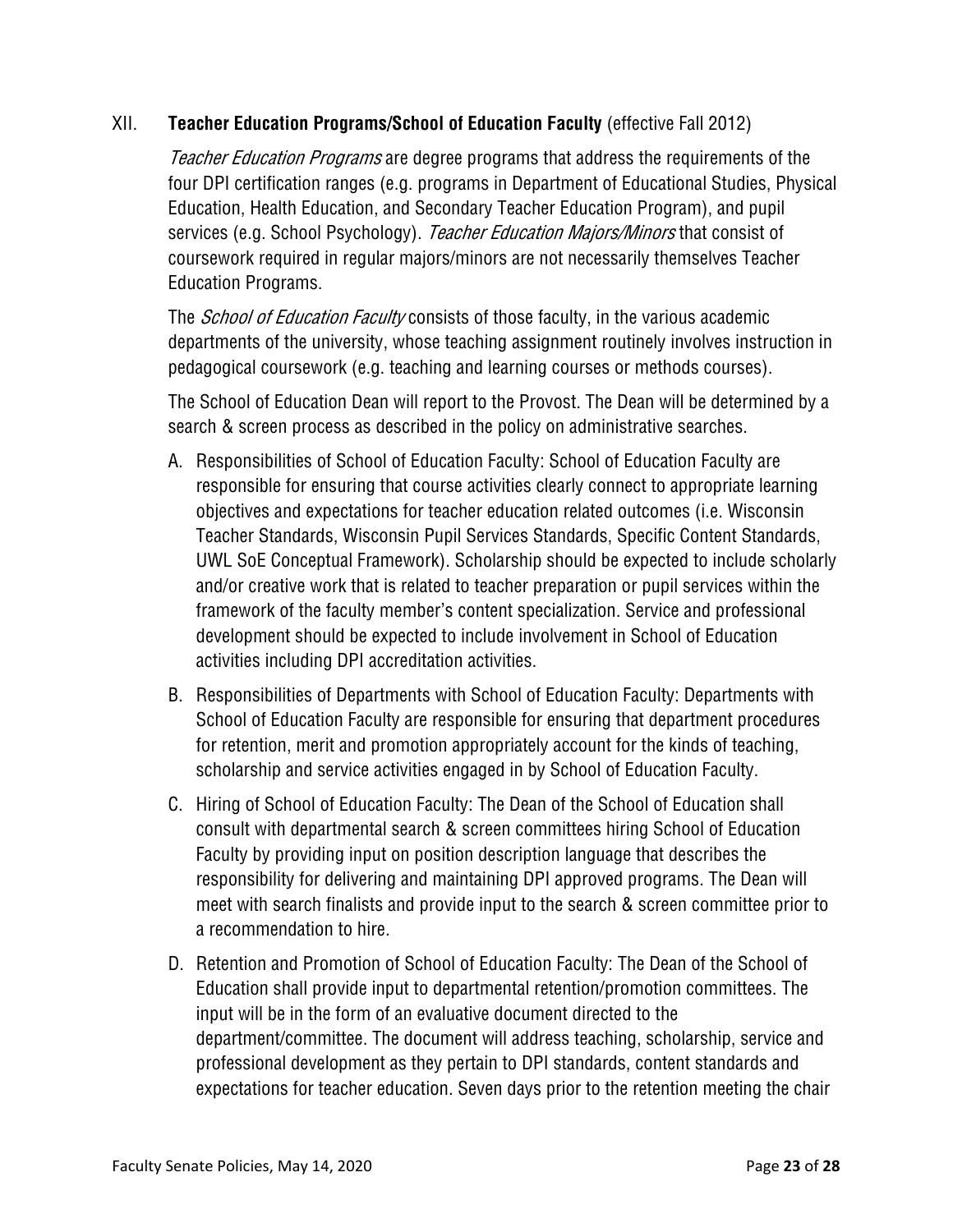of the department or the committee chair will provide the candidates materials to the School of Education Dean.

E. School of Education Curricular Review Responsibilities: The School of Education will be responsible for the review of new or revised Teacher Education Programs. On a positive recommendation, review will continue through appropriate channels to Faculty Senate committees such as Academic Planning, Undergraduate Curriculum and Graduate Curriculum as appropriate. Curricular review for coursework contained in specific Teacher Education Majors/Minors, and analogous curriculum at the graduate level, will proceed through the usual Faculty Senate committees but may require consultation with the School of Education. This consultation will be the same as the interdepartment consultation already required when curricular changes affect more than the proposing department. Depending on the nature of the curricular change the consultation may be resolved by the Dean of the School of Education or by an expanded review within the School of Education.

# XIII. **Policy on Academic Centers, Institutes and Laboratories** (adopted by Faculty Senate 4- 18-2013)

Centers, Institutes and Laboratories are academic units that create and/or disseminate information but do not offer coursework for academic credit. Their purpose is to provide focus and organizational structure for study and scholarship within a defined area of interest. These units may contribute to curriculum and degree programs housed within academic departments but do not serve as the home for academic programs or coursework. Faculty associated with such units must be members of academic departments through which they acquire tenure and promotion. Institutes and Centers are similar, although Centers more frequently represent multidisciplinary or interdisciplinary activities. Laboratories are generally smaller and focused on specific research programs within a discipline.

With the concurrence of the Chancellor, the Faculty Senate may approve proposals for such units. A proposal should describe the activities of the unit, the organizational structure and oversight, resources to be devoted to the unit and letters of support from academic departments as appropriate.

# XIV. **Salary Equity Adjustment Policy** (adopted by Faculty Senate 4-18-2013)

A. Department bylaws will include policy for the consideration of individual salary equity issues within the department and for forwarding requests for salary equity adjustments to their Dean. Consideration of individual equity requests will depend upon the availability of funding. Equity requests will be based upon instances of inversion (substantially dissimilar salaries for individuals with substantially similar qualifications and records), compression (reduction in the spread of salaries within and between ranks over time, often the result of hiring salaries increasing faster than pay plan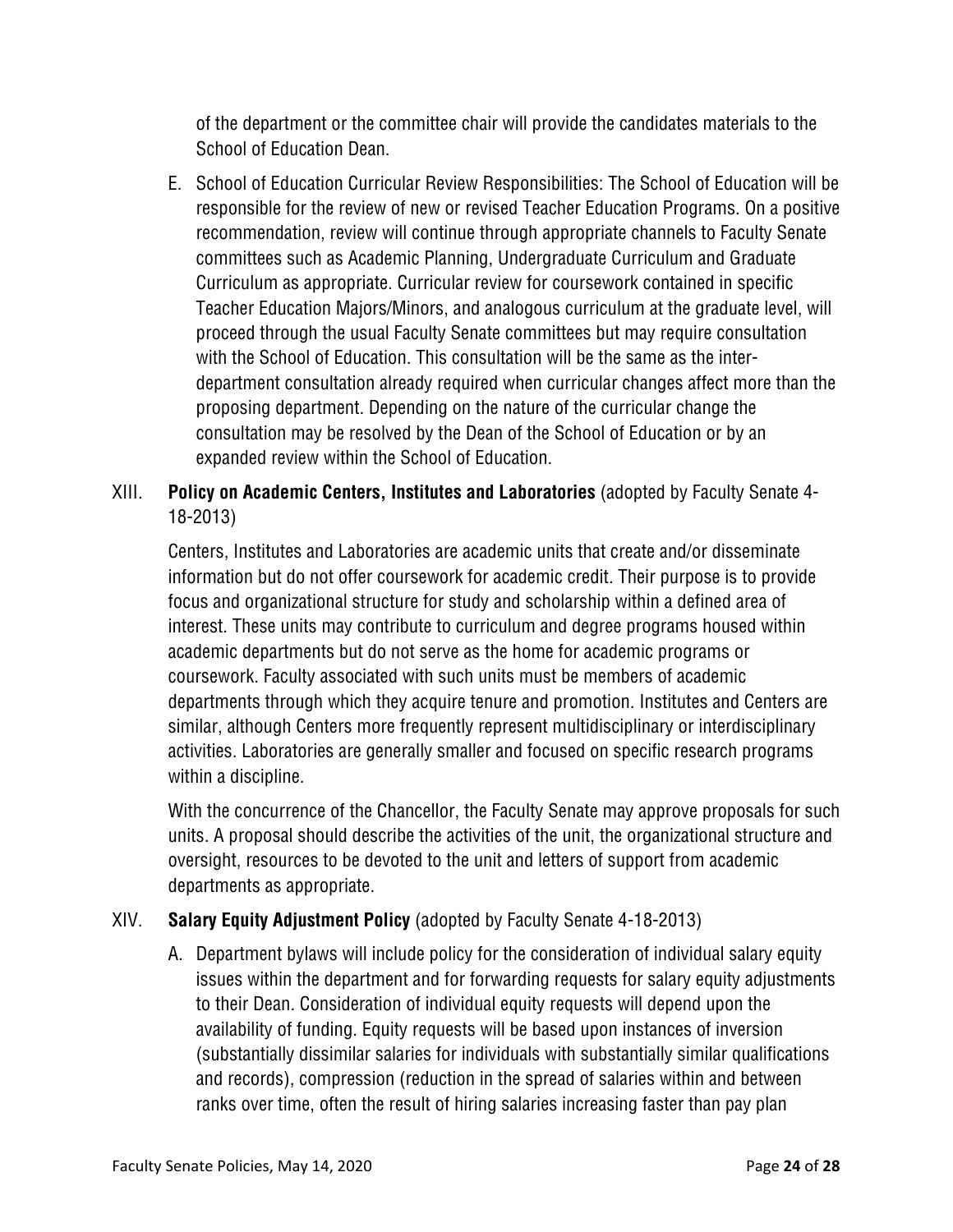increases) and retention (individuals who are offered higher salaries for comparable positions at other institutions).

- B. Requests for equity adjustments may be initiated by individuals or as a result of departmental review. If a department does not support an individual request the individual may appeal directly to their Dean.
- C. Departments will be provided with salary data for their units which allows them to make comparisons and judgements about equity adjustments.
- D. The Provost will prepare an annual report summarizing equity salary adjustments and distribute the report to the College Deans and the Faculty Senate Chair.

#### XV. **Faculty Qualifications Policy** (adopted by Faculty Senate 11-12-15, revised 9-7-17)

Higher Learning Commission assumed practices for accredited institutions state:

Qualified faculty members are identified primarily by credentials, but other factors, including but not limited to equivalent experience, may be considered by the institution in determining whether a faculty member is qualified. Instructors (excluding for this requirement teaching assistants enrolled in a graduate program and supervised by faculty) possess an academic degree relevant to what they are teaching and at least one level above what they teach, except in programs for terminal degrees or when equivalent experience is established. In terminal degree programs, faculty members possess the same level of degree. When faculty members are employed based on equivalent experience, the institution defines a minimum threshold of experience and an evaluation process that is used in the appointment process. (Assumed Practice B. Teaching and Learning: Quality, Resources, and Support)

#### I. FACULTY QUALIFICATIONS

In recruiting, hiring and retaining faculty (instructional academic staff and ranked faculty), academic preparation must be considered and professional experience may be considered. Per Higher Learning Commission policy, *faculty teaching general education courses, or* other non-occupational courses (including dual credit instructors, see section IV below) hold a master's degree or higher in the discipline or subfield. If a faculty member holds a master's degree or higher in a discipline or subfield other than that in which they are teaching, that faculty member should have completed a minimum of 18 graduate credit hours in the discipline or subfield in which they teach. If an individual instructor has not achieved 18 graduate credit hours in the discipline, and is qualified for the position because of their experience or other combination of qualifications, the personnel file or contract should include a brief statement about the combination of education and experience that qualifies the individual to teach the courses for which they were hired. Faculty who teach in programs leading to teacher licensure in Wisconsin must be qualified in accordance with any and all laws applicable to teacher licensure in the State of Wisconsin.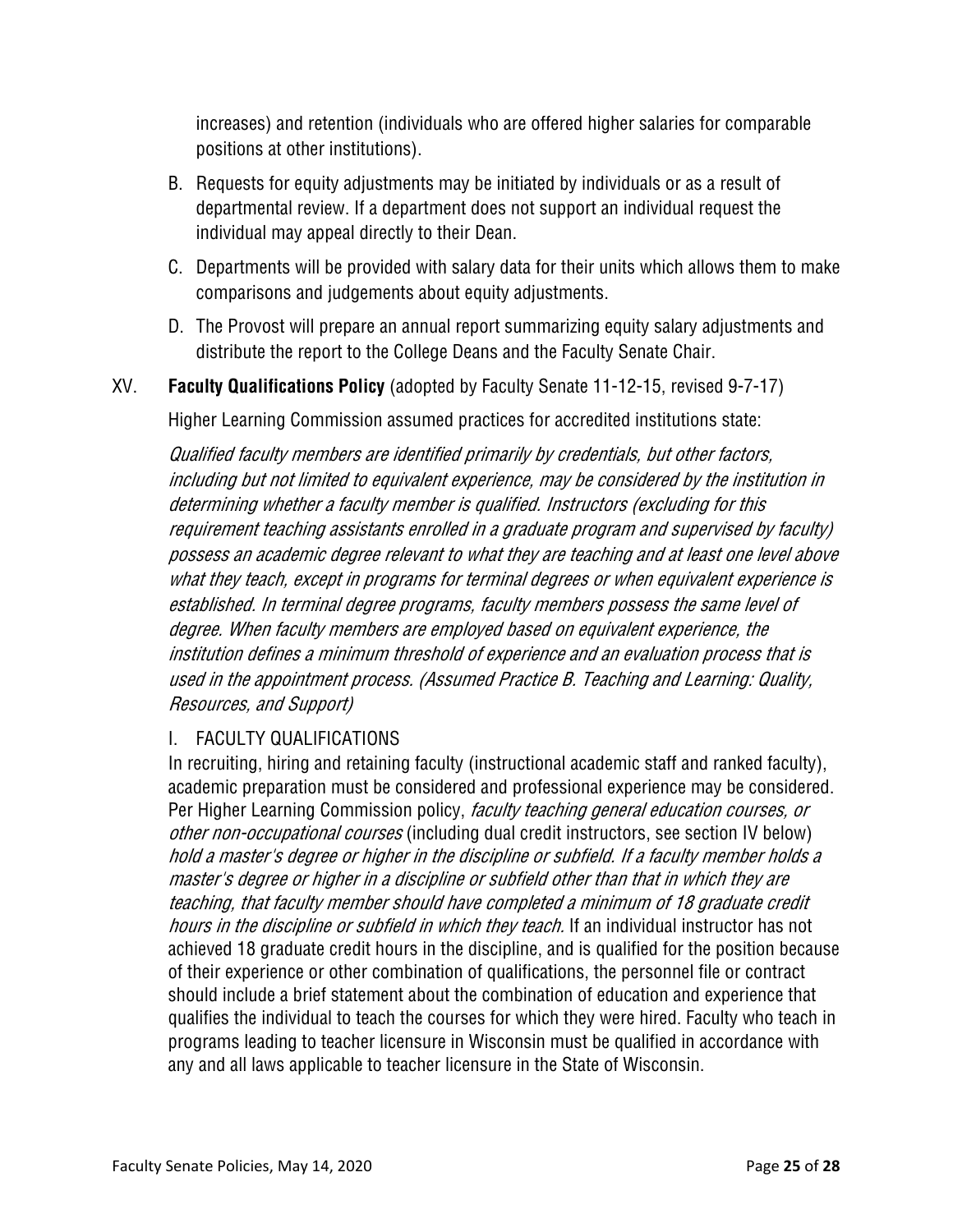# A. ACADEMICS

- 1. Instructional academic staff (IAS) must have a master's degree or an appropriate *advanced degree* in an applicable field (e.g., JD, EdS) as determined by the discipline/department. In applied fields, an IAS member may possess a post-baccalaureate certification or licensure in addition to, or in place of, an advanced degree (e.g., accountancy, occupational therapy). In addition, in the visual and performing arts (art, music, and theatre), for situations such as individualized music lessons, "tested experience" can be established for an individual with a bachelor's degree following the College of Liberal Studies' guidelines.
- 2. Ranked faculty must have an appropriate advanced *terminal* degree in the field as determined by the discipline/department. Newly hired faculty may be advancing toward the terminal degree with an expectation for timely degree in hand outlined in a memo of understanding at the time of hire.
- 3. Exceptions to "1" or "2" must be approved by the appropriate Dean and Provost.

# B. PRACTITIONERS

In addition to appropriate academic qualifications, departments and hiring authorities may consider practitioner activities or professional experience that supports currency and relevance in their fields of teaching.

#### C. EXCEPTIONS/ADDITIONS

As indicated above, exceptions to A1 or A2 must be approved by the appropriate Dean and Provost. Programs with more elaborate hiring qualifications, especially in terms of practitioner experience, should have the criteria publicly accessible (e.g., bylaws posted on the web) and indicated in postings for positions.

# II. MAINTAINING FACULTY QUALIFICATIONS

Faculty and instructors who teach in programs that require instructor licensure and/or continuing education for accreditation purposes are expected to maintain their qualifications. In order to maximize the educational outcomes for instructors, the expectation is that continuing education coursework should be pursued at an institution outside of UW-La Crosse. As a result, instructors/faculty completing coursework with colleagues as their instructor(s), faculty/instructors must receive approval of the department chair, Dean, and the Provost to complete licensure/continuing education courses at UW-La Crosse. The Provost makes the final decision and the request must be completed prior to the commencement of the term of the course (or independent study) under consideration.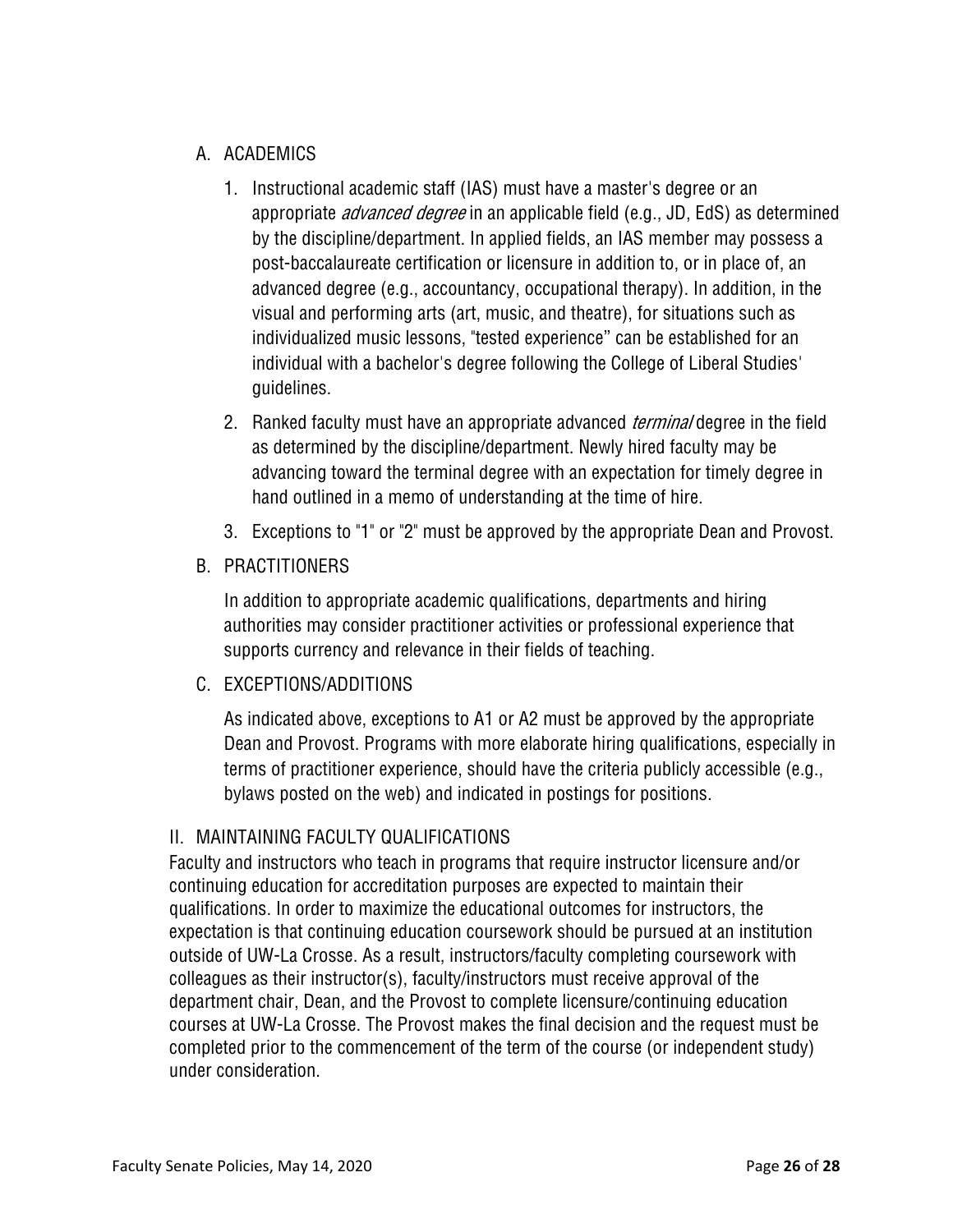#### III. CROSS LISTED COURSES - Faculty Qualifications

Instructors for courses that are listed across 2 or more programs/departments or units should follow one of two processes.

- 1. If a single or multiple faculty members who teach the course are from the same department, the department must merely notify any other departments who crosslist the course of the staffing.
- 2. If the course is team-taught by faculty from more than one department, the home departments of each instructor must approve the arrangement. Changes in content or structure of a cross-listed course would proceed through traditional curricular processes at the university requiring approval from affected units.
- IV. DUAL CREDIT Instructor Qualifications

Dual credit courses offered through UWL adhere to **UW System General Administrative Policy G36: College Credit in High Schools**.

To be eligible to teach UW-La Crosse dual credit courses, high school teachers must have a Master's degree in the discipline or equivalent discipline related coursework, or a Master of Education and equivalent coursework in the discipline to be taught. All "equivalent coursework" must be demonstrated by transcripts reviewed by UWL faculty or academic program director in partnership with the department chair. High school teacher candidates who meet these eligibility requirements participate in either a 1:1 interview with the UWL dual credit faculty instructor or a group interview which may include school district, UWL academic department, and/or CEE representatives. Final selection of high school dual credit instructors is made by the academic department.

#### XVI. **Academic Freedom Statement** (adopted by Faculty Senate 1-28-16)

Academic freedom is fundamental to the mission common to higher education of fostering inquiry and increasing the sum of human knowledge and understanding. Academic freedom is the freedom to discuss and present scholarly opinions and conclusions regarding all relevant matters in the classroom, to explore all avenues of scholarship, research, and creative expression, and to reach conclusions according to one's scholarly discernment. It also includes the right to speak or write - as a private citizen or within the context of one's activities as an employee of the university without institutional discipline or restraint on matters of public concern as well as on matters related to professional duties, the functioning of the university, and university positions and policies.

Academic responsibility implies the faithful performance of professional duties and obligations, the recognition of the demands of the scholarly enterprise, and the candor to make it clear that when one is speaking on matters of public interest or concern, one is speaking on behalf of oneself, not the institution.